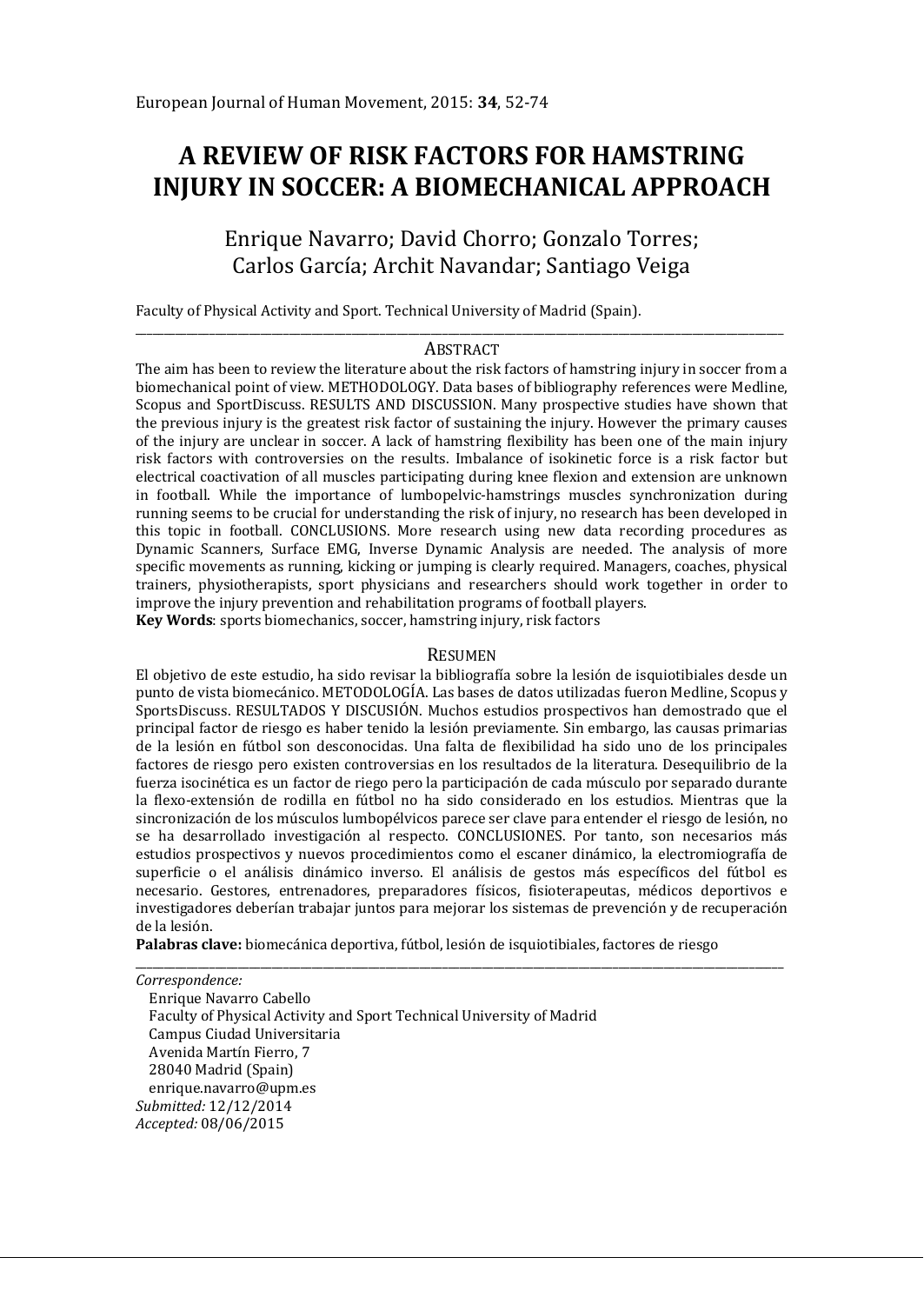## **INTRODUCTION**

## *What is the importance of hamstring injury?*

Hamstring muscle injury (Mueller, 2013) is the most prevalent muscular damage presented in sport, according to Mendiguchia (2012). Epidemiology research studies (Hawkins et al., 1999, Wood, 2004, Arnason et al., 2004; Waldén et al., 2005, Hägglund et al.,2005, 2006, 2013, Ekstrand et al., 2011) have reported that the frequency of hamstring injury is still the same as thirty years ago (Mendiguchia, 2012), which suggests that risk factors examined until now have not prevented injuries properly. Hawkins (1999) reported 8.5 injuries/1000 hours (training and competition) and 27.7 injuries/1000 hours of competition in four English football teams. Arnason (2004) found a similar injury incidence (24.6 injuries/1000 competition hours) in 306 Icelandic football players. Walden (2005) observed 30.5 injuries/1000 competition hours in 266 players of eleven teams of the European elite. Hägglund (2006) examined two complete seasons of twelve Swedish football teams and he observed between 25.7 and 22.7 injuries/1000 competition hours. In women's professional football, the incidence of injuries is lower than male players with 13 injuries/1000 competition hours, according to Nilstand (2014). In view of these data, it can be stated that incidence of hamstring injury in football is around 25 injuries/1000 competition hours, being half of the incidence in women's football as compared to that of the men's.

According to Ekstrand (2011), muscular injuries represented 31% of the total injuries that occurred in 51 European football teams between 2001 and 2009 and they were the cause of 27% of the time absence of activity. Mallo et al. (2012) found that 25% of injuries of Spanish sub-elite football players were muscle strains and that these injuries caused 32% of lost games due to injury. From all the muscular damage, those affecting the hamstrings are the most incident and important because they usually represent between one and four weeks of absence to play (Heiderscheit et al. 2010). Recently, Hagglund (2013) reported that 42% of injuries affecting lower limbs of 26 European teams between 2001 and 2010 were hamstring injuries and that they occurred more frequently on the kicking leg. From all injuries produced due to football practice, those affecting hamstring represent approximately 12% (Woods et al. 2004, Ekstrand et al.,2011) and constitute an average of five injuries per season in a football team (Woods, 2004).

#### *How are hamstring injuries produced?*

Between 1997 and 1999 Woods (2004) examined injuries of 91 English league clubs and they found that 57% of hamstring injuries occurred during running. Injuries occur at the end of the swing phase and at the beginning of the stance which coincide when hamstring musculature are acting to decelerate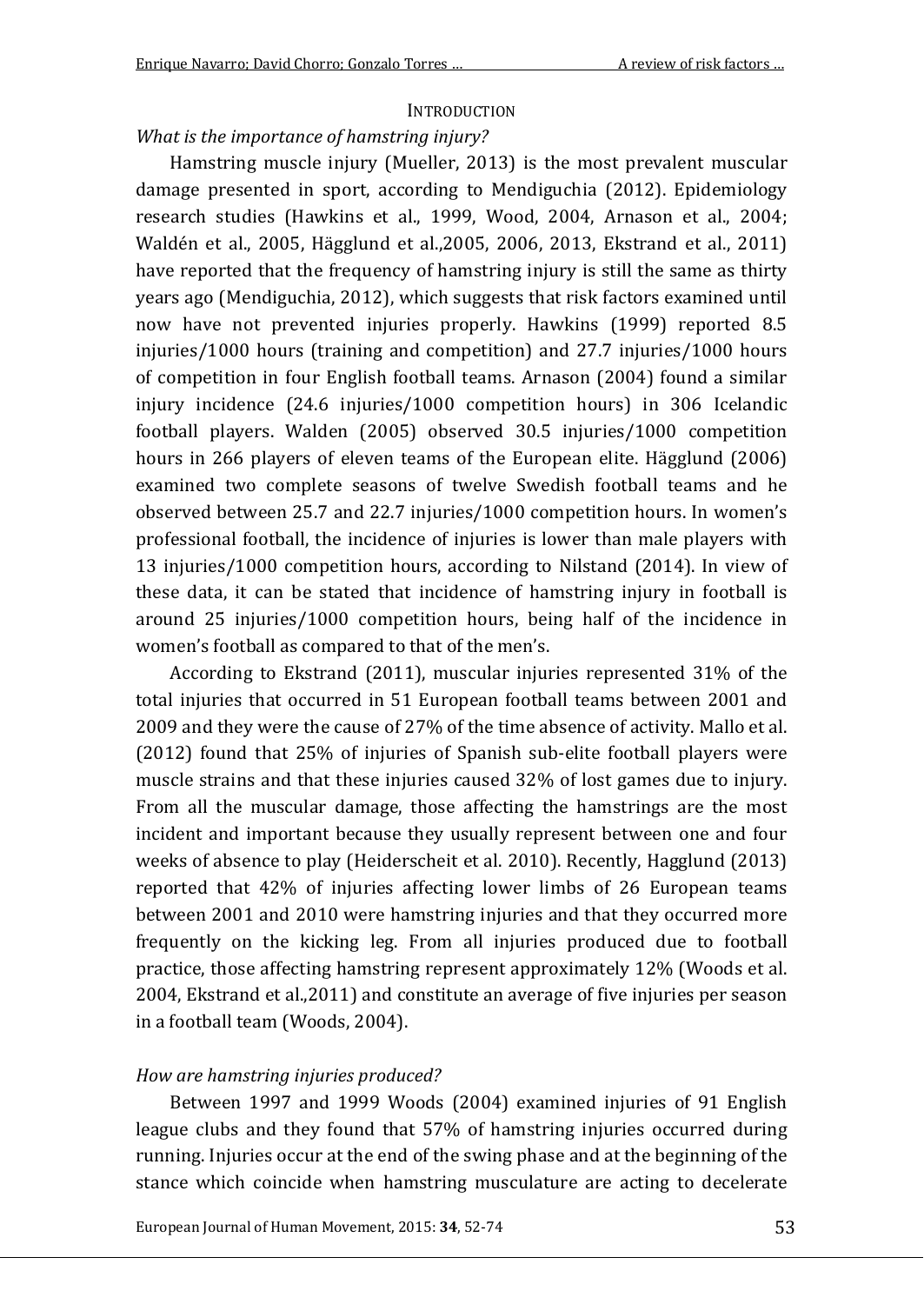both hip flexion and knee extension (Schache et al. 2009, Chumanov, 2011, Yu, 2009). The muscle strain occurs when the hamstring muscle complex contracts eccentrically at the same time as lengthening at high velocities followed by a concentric contraction. Several researches have analyzed the lengthening of hamstring muscles and the internal forces during normal walking and running by the means of an inverse dynamic analysis (Chumanov, 2007, 2011, Schache et al. 2009, Yu, 2009; Riley, 2009; Frank, 2009). They demonstrated that maximal hamstring muscular tension is produced at the end of the swing phase being the muscular damage suffered normally at the proximal part (intramuscular tendon of aponeurosis) of biceps femoris and semitendinosus muscles (Heiderscheit, 2010). In other movements when leg elevation occurs at slower velocities but with a higher height (for example, during ball controlling), the muscular damage usually suffered in semitendinosus and it results in longer recovery times.

#### *Why do hamstring injuries occur and what are the risk factors?*

According to the "Munich" classification (Mueller, 2013), injuries are divided in structural (fiber damage) and functional (alterations due to fatigue or neurological issues). Recently, it has been demonstrated that 2/3 of hamstring injuries are structural, which imply longer recovery periods (Ekstrand, 2013). Structural injuries are due to a mechanical failure during eccentric contraction (lengthening and muscular activation simultaneously). In this situation muscular fibers, which are activated to contract at the same time of lengthening, support internal forces greater than the breaking point of the muscular structure (Whiting and Zernicke, 1998, Garret et al. 1990). Risk factors are often determined by a reductionist model based on linear and univariant relationships without considering the relation between variables (Mendiguchia, 2012). According to (Beijsterveldt et al. 2014), in order to obtain valid and reliable risk factors in an epidemiological study, the research must be prospective, the sample must be composed by football players and statistical methods employed should be multivariant. Beijsterveldt (2014) classified risk factors as: 1) intrinsic unmodifiable, like gender, age or to have been previously affected by injury; 2) intrinsic modifiable, like the lack of flexibility, imbalance of muscular force, unstable pelvis and spine, problems of motor control (poor running technique) or fatigue; and 3) extrinsic like the kind of playing surface or the footwear.

The majority of research studies consider that the most important risk factor is having been previously injured (Opar et al., 2013, Arnason et al., 2004; Hägglund et al., 2006; Engebretsen et al., 2010). However, to our knowledge any study have examined real causes of this risk. There are some research studies that demonstrated that flexibility constitutes a risk factor (Witvrouw,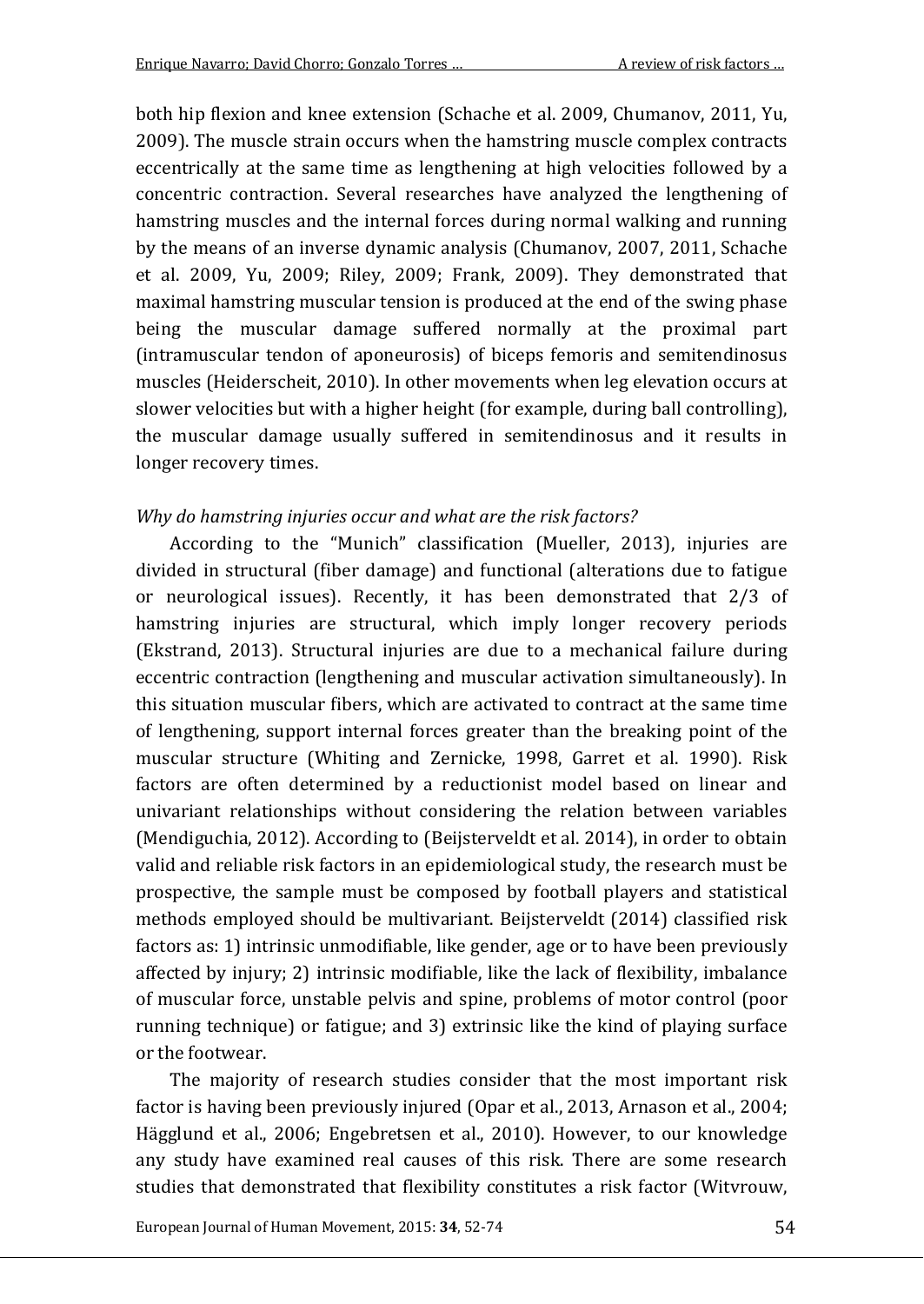2003) but there are some discrepancies about (Henderson et al., 2010). The imbalance of muscular force. examined through the ratio imbalance of muscular force, examined through the ratio hamstrings:quadriceps, (H:Q) has also been considered as an injury risk (Aagaard, 1998, Croisier, 2008) although its role it is still unclear (Henderson et al. 2010, Eleftherios 2015, Fousekis 2011). Other factors related to the motor control during running or kicking are considered important to some authors (Heiderscheit, 20120, Mendiguchia, 2012, Beijsterveldt, 2014), however, only one work has been found in football with that point of view (Navandar, 2013). Despite primary causes of injury being biomechanical or neurophysiological, most of the research studies in football are descriptive and limited to evaluate external force or flexibility without further analyzing causes. As a consequence, there is an existing lack of knowledge about the primary causes of hamstring injury which would allow anticipating, predicting and recovering injuries individually. Therefore, the main aims of the present systematic review are: 1) analyze injury risk factors from a biomechanical perspective and 2) to propose new lines of research.

#### **METHOD**

#### *Literature Search*

The articles selected for review were obtained via the "Ingenio" searcher of Technical University of Madrid. This tool uses Medline, Scopus and SportDiscuss data bases. The keywords were Sports Biomechanics, Soccer, hamstring injury and risk factors. The review was expanded between 2000 and 2015.

#### *Biomechanical Model of Hamstring Injury*

Fiber tear occurs when the internal forces exceed the mechanical limits of the tissue (Garret, 1996,). The biarticular character of hamstrings justifies the big elongations produced during the flexion and extension of the hip and knee joints respectively.

In order to understand the hamstring injury from a biomechanical point of view, a model based on Newton's Second Law (Force= mass x acceleration) has been developed. The Biceps Femoris (BF) has been chosen as the reference of the model. The mechanical model expresses the forces involved in the deceleration of the shank during the late swing phase of running: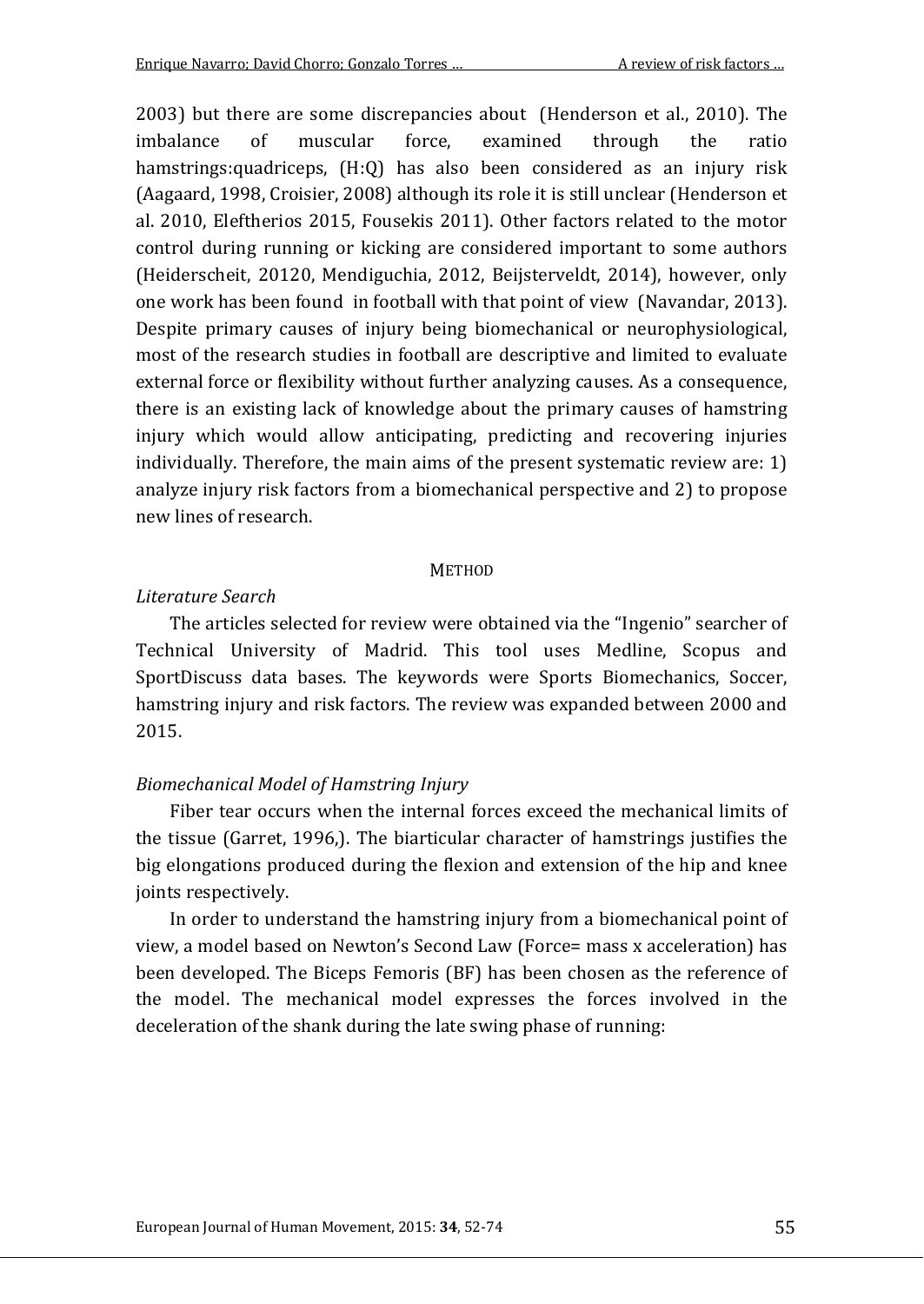| $F_{ib} + F_{ext} = F_{total}$ | (1) |
|--------------------------------|-----|
| $F_{total} > 0$                | (2) |
| $F_{ib}$ > $F_{ext}$           | (3) |

 $F_{ext}$ <0 => this force elongates the muscle

 $F_{ib}>0 \Rightarrow$  this force shortens the muscle

Positive Force implies the force tries to shortens the muscle Negative Force implies the force tries to lengths the muscle



FIGURE 1: Forces applied in the shank during knee extension.

In order to understand this model is necessary to define properly the effects produced by all the forces involved in the process. The external force  $(F_{ext})$  is applied in the negative direction what it means is that it produces the knee extension and muscle elongation. On the contrary, the internal force of Biceps Femoris  $(F_{ib})$  is applied in the positive direction and therefore it contributes to the shortening of the muscle (Figure 1). In order to decrease the angular velocity of shank, the total force  $(F_{total})$  has to be applied with a positive sense (equation 2). Therefore, if total force  $(F_{total})$  has to positive, the amount of force which is shortening the muscle  $(F_{ib})$  will have to be greater than the amount of force  $(F_{ext})$  lengthening it (equation 3).

It has to be observed (equation 4), that the external force is the summation of the forces acting on the same sense that Biceps Femoris force  $(F_{ib})$  and those applied on the contrary sense, that is, trying to elongate the BF.

$$
F_{ext} = (F_{st} + F_{sm} + F_{gm}) - (F_c + F_j)
$$
 (4)

Finally, the mechanical model expressing the risk of strain injury of one of the hamstring muscles (BF), is presented as it follows: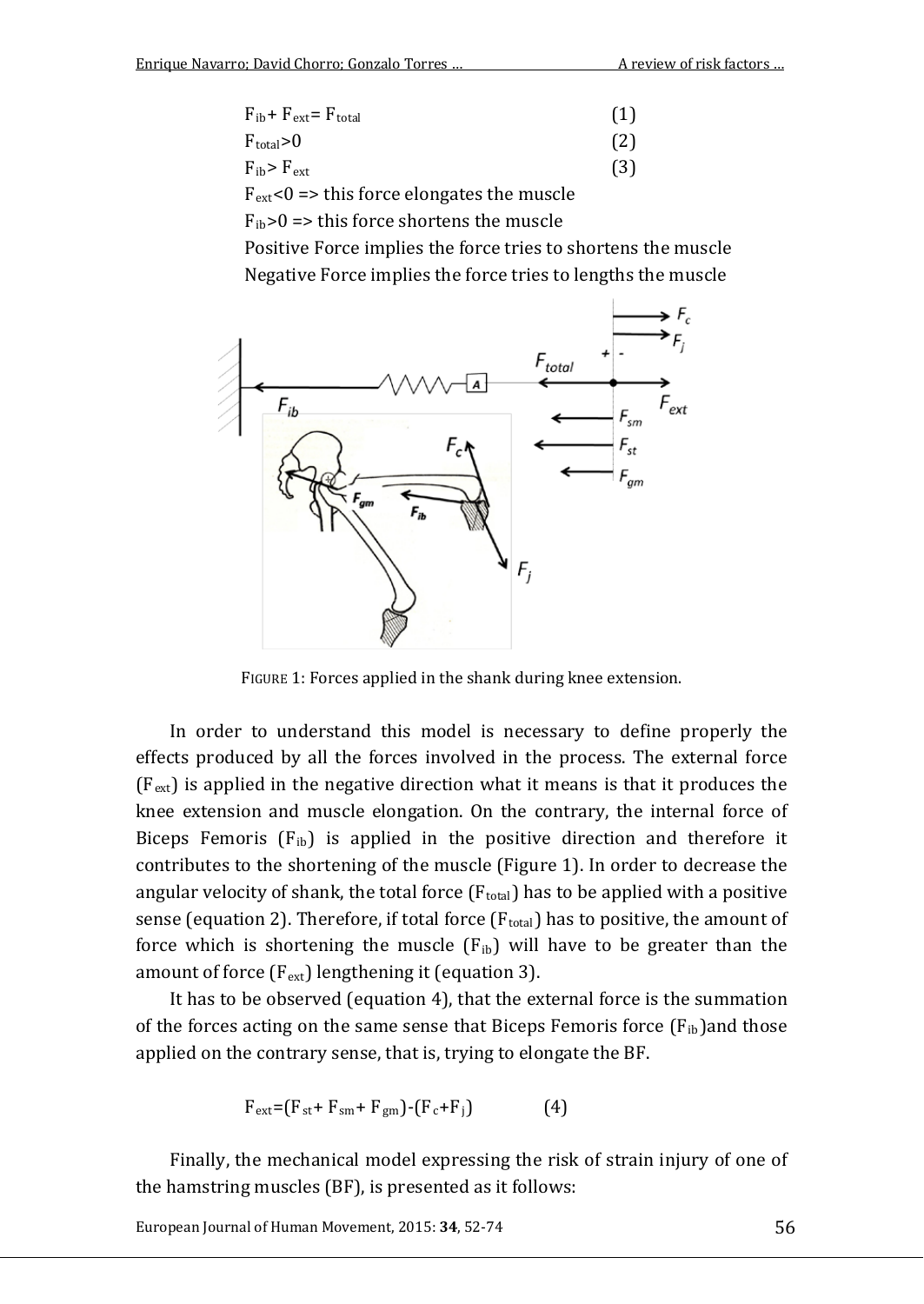| $F_{ib}$ +( $F_{st}$ + $F_{sm}$ + $F_{gm}$ )-( $F_c$ + $F_i$ )>0 | (5) |
|------------------------------------------------------------------|-----|
| $F_{ib}$ (l,v)> $F_F$ => injury                                  | (6) |
| F <sub>ib</sub> : Biceps Femoris Force                           |     |
| $F_{st}$ : Semiotendinosus Force                                 |     |
| $F_{\text{sm}}$ : Semimembranosus Force                          |     |
| F <sub>c</sub> : Quadriceps Force                                |     |
| F <sub>i</sub> : Tibia Knee Joint Force                          |     |
| $F_F$ : Failure mechanical limit                                 |     |
|                                                                  |     |

Taking into account this mechanical model, the strain injury occurs when the internal force opposing the muscle elongation of BF is greater than the tissue mechanical limit to failure  $(F_F)$ . Several reasons could be involved:

- 1. The mechanical limit  $(F_i)$  is smaller than the expected due to the formation of the scar of a previous injury.
- 2. The forces  $(F_c, F_i)$  producing the acceleration of shank during the knee extension are very big, and therefore, greater internal forces  $(F<sub>ib</sub>)$  are needed in order to decelerate the shank. Therefore, the strain injury risk is increased (Whiting and Zernicke, 1998).
- 3. The internal force  $(F_{ib})$  is smaller than expected and the total force (Ftotal) decreases producing less deceleration of shank and a greater elongation of the muscle. If the elongation reaches the mechanical limit, the tissue failure is possible (Whiting and Zernicke, 1998).

#### RESULTS AND DISCUSSION

#### *Injury Risk factors.Previous injury*

In the opinion of Mendiguchia (2012), and Beijstrveldt (2014), prospective studies of soccer players using multivariate analysis are offering the more valid data about hamstring injury risk factors. Many prospective studies have been found showing that the previous injury is the greatest risk factor (Orchard, 2001, Arnason et al., 2004; Hägglund et al., 2006; Engebretsen et al., 2010, Hagglund et al. 2013). Orchard (2001) followed 1607 Australian football players during several seasons and found that the main risk factor is a combination of three variables: having been previously injured in the last eight weeks, having had a previous hamstring injury and Age. Authors have assessed the injury risk of hamstring injury on European footballers differently. While, Arnasson (2004) have considered that a player suffering previously the injury has 11.5 times more risk, recently, Hagglund (2013) found a risk of 1.4 in relation with players without a previous injury history. However, some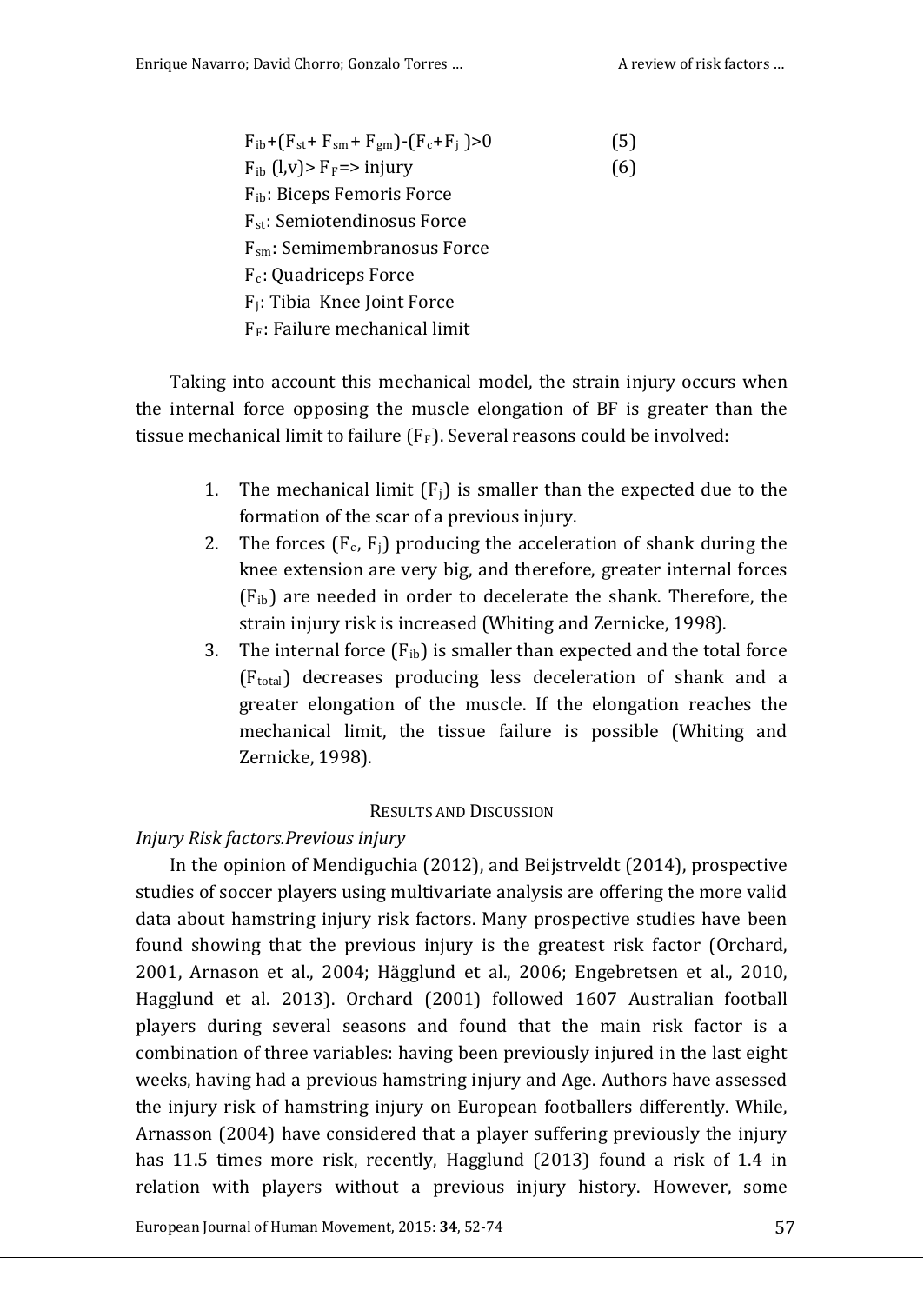discrepancies exist about it; Henderson (2010) and Fousekis (2011) didn´t find that previous injury is a risk factor both based on a prospective methodology.

Other authors (Brockett, 2004, Opar, 2012, Lees, 2009, Warren, 2008, Askling, 2010) using retrospective methods, have compared athletes and Australian Football players previously injured with those who hadn´t had it. They showed that after sustaining the injury, some adaptations appear on the muscle 1) a decrease of the eccentric force of hamstrings (Lee, 2009, Opar, 2013), 2) a reduction of the knee joint angle of maximum eccentric force (Brockett, 2004, Lee, 2009), 3) a decrease of hamstrings to quadriceps concentric ratio (Lee, 2009) and 4) a decrease of hamstring flexibility (Askling, 2010). Another important finding is that, after suffering a hamstring injury some changes are produced in the biomechanics of the running and kicking. Lee et al. (2009) found that elite sprinters with a history of hamstring injury decrease the maximum hip flexion angle during the swing leg in order to reduce the muscle elongation. Navandar et al. (2013) was the only study found analyzing the influence of previous hamstring injury on the kicking technique of soccer players. They found that some adaptations are produced on the kicking technique as a consequence of having had the injury.

Therefore, the prospective studies on soccer have showed that previous injury is the main risk but they have not determined the causative factors which produce the hamstring strain injury until now. On the other hand, the retrospective studies have found that muscle adaptations are produced as a consequence of a previous injury but this finding doesn´t mean that the modifications were the original causes of the injury (Gabble et al., 2006). A lack of information exists about the real causes of the hamstring strain injury in soccer. Possibly a new approach based on the biomechanical factors involved on the injury is needed.

Taking into account the proposed model (equation 6), we observe that when the tissue limit is decreased  $(F_F)$  the risk of the internal force  $(F_{ib})$ overcoming this limit is higher. The scar generated after the injury has a reduced mechanical limit to failure in relation with the rest of the muscle, therefore the risk of a new strain in this zone is logically bigger. In a work with Australian Football players (Orchard, 2002) it has been shown that 12.6% of subjects were re-injured one week after the "return to play" moment and 30.6% on anytime during the same season. In accordance with these authors, the scar appeared after the healing of the injury, increased the stiffness of this muscle area and reduced the elongation capacity of this tissue zone.

Implementing in vivo analysis of the mechanical modifications on the scar tissue is very complicated. Some alterations on the Magnetic Resonance Images (MRI) of the muscle after the injury have been related with an increase of the risk of a new tissue failure (Silder et al. 2008). These authors (Silder et al. 2010)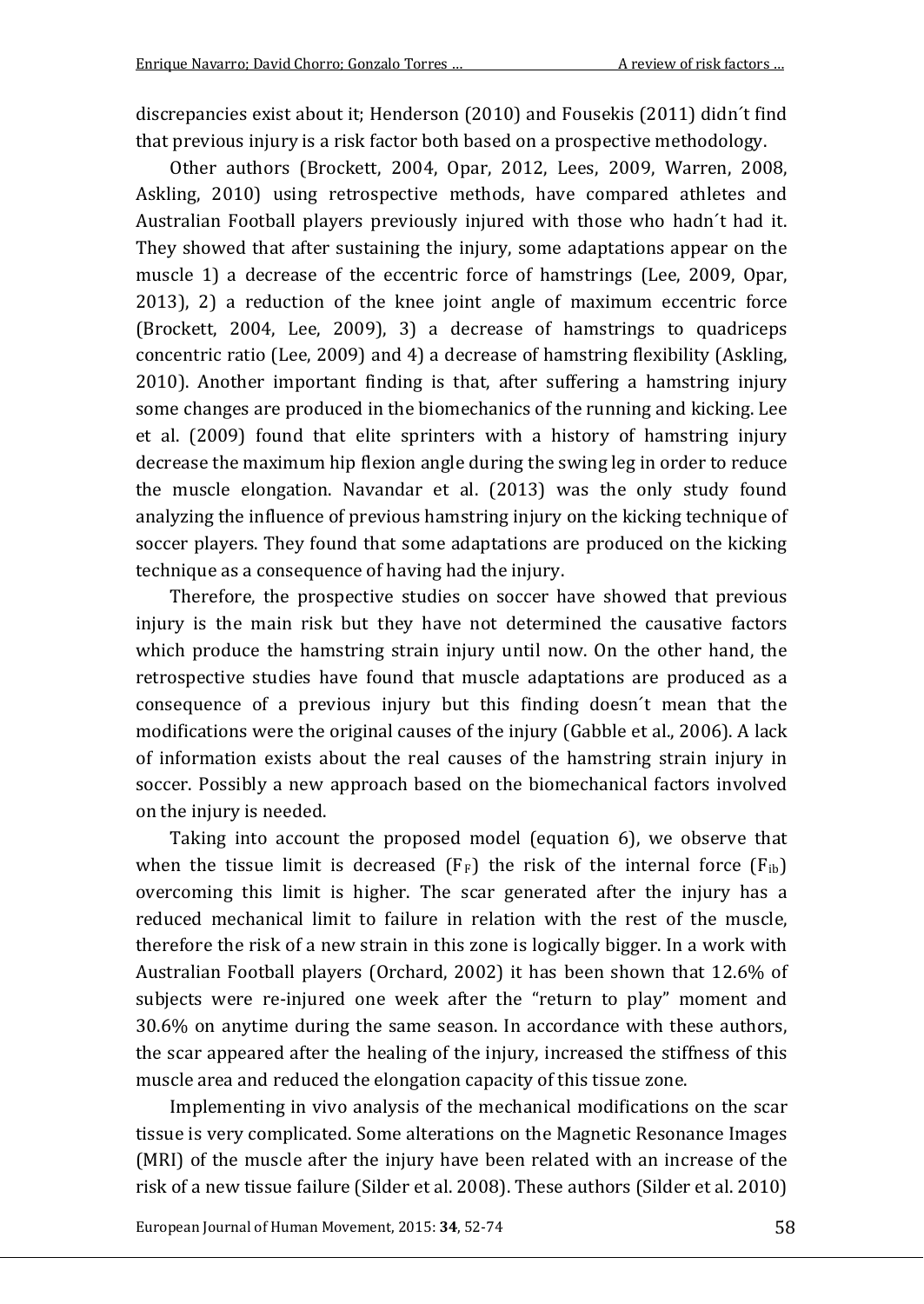used a new technique of Dynamic MRI and scan the muscle during a flexionextension of the knee; they observed that subjects previously injured had bigger deformations on the scar zone than in the healthy tissue area as a mechanical response to muscle stress.

Paying new attention to the equation (5) we can observe that if the internal force on the analyzed muscle  $(F_{ih})$  is smaller than expected, the resultant force  $(F<sub>total</sub>)$  will be smaller and the angular velocity of the shank during the knee extension will not be properly reduced.

$$
F_{ib} + (F_{st} + F_{sm} + F_{gm}) - (F_c + F_j) > 0
$$
 (5)

If this one occurs, the muscle reaches bigger deformations and the risk of a new strain of hamstrings is clearly enhanced (Equation 6). This is in accordance with the findings showing that hamstring eccentric force is reduced after sustaining the injury (Lee et al. 2009, Opar et al. 2013). Yu et al. (2008) studied the sprint in elite athletes and found that the biggest hamstring elongations were produced during the late leg swing. If the sprint velocity is higher, the muscle internal tension is also higher (Chumanov, 2012). Therefore, when the football player is sprinting, the muscular tension is higher and bigger forces on hamstring are needed in order to decrease the shank angular velocity; If one of the hamstring muscles is weaker than the required force, the risk of reaching the stress tissue limit is also higher.

On the other hand, if the extensor knee muscle forces are very big, the required hamstring force has to be bigger in order to decelerate the lower leg (equation 5). When this occurs, the risk of muscles internal Force  $(F_{ib})$ surpassing the failure threshold  $(F_F)$  is also bigger. Therefore, a decrease of the H:Q ratio in subjects previously injured justify the former argument (Lee et al., 2009). Until now, a reduction on the H:Q ratio of previously injured football players is unclear.

In accordance with Equation 5, if the muscular forces (Semitendinosus Force, Semimembranosus Force and Gluteal muscle Force) helping the Biceps Femoris, are smaller than the expected, the eccentric force of this muscle will have to be bigger, reducing the injury tolerance to failure. Chumanov et al. (2011) have found that semimembranosus internal loads were bigger than Biceps Femoris and Semitendinosus forces during the late leg swing phase and these loads increased with the velocity or running. Unfortunately, this lack of muscle synchronization during running in soccer players with recurrence of the injury has not been studied until now.

Motor Control alterations of running technique due to the injury have been studied on sprinters and Australian Football players but not in soccer (Lee, 2009). In accordance with Orchard et al. (2002), one of the better strategies for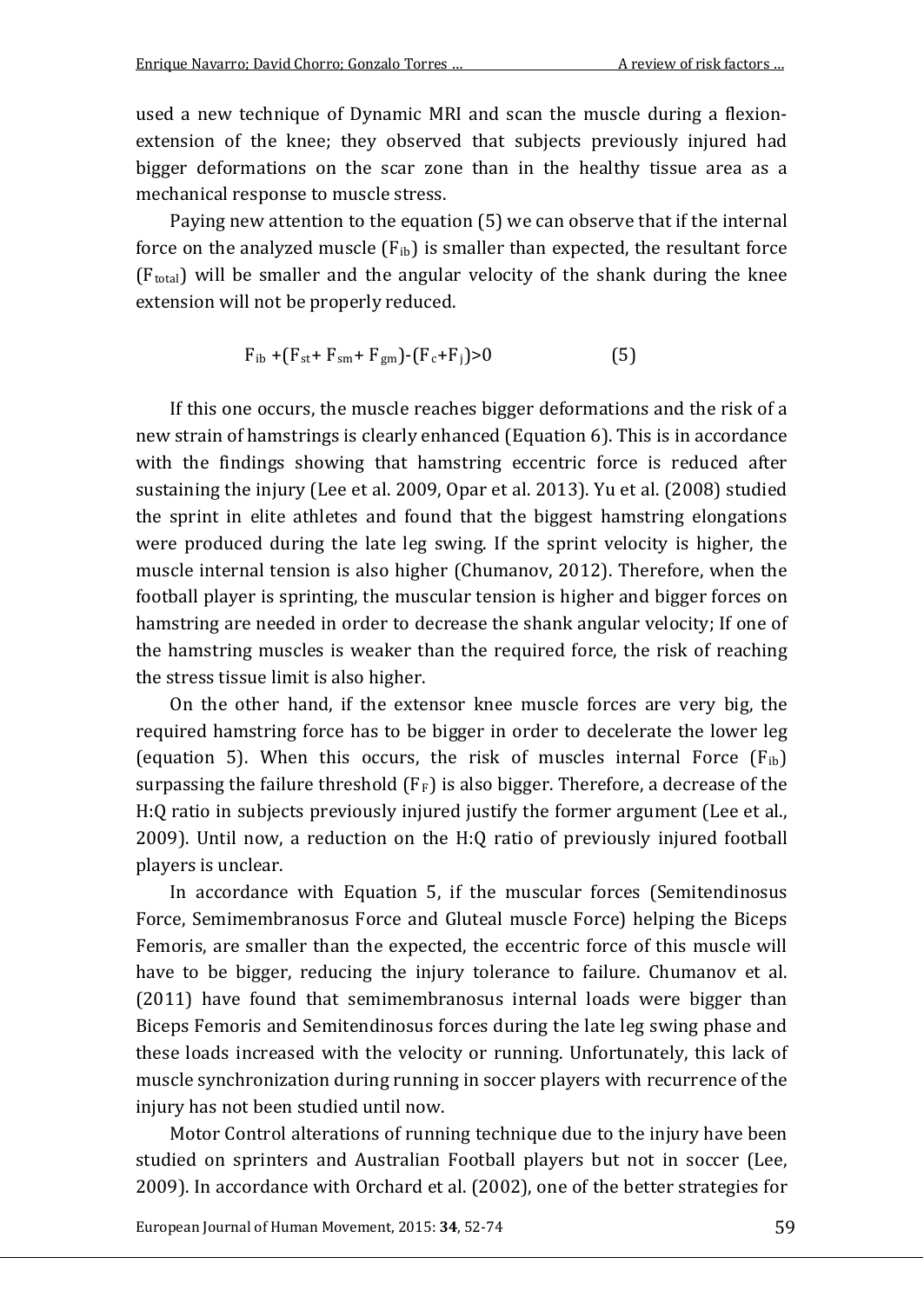understanding the injury recurrence is to study the running biomechanics in relation with the hamstring strain injury. In order to prevent a new injury the player adapts automatically his running technique as a defense mechanism which can negatively influence his performance on the field of play (Orchard et al. 2002).

In conclusion, the adaptations produced after the injury can be justified via the mechanical model and the retrospective studies on the literature. However the most important thing it is to find the causes which produced the injury the first time. Therefore, prospective studies are needed analyzing the biomechanical variables which produce the injury in football players with and without a previous injury history. More research is required about the muscle and running technique adaptations (loads elongations, synchronization muscle activation) after the injury using 3D dynamic analysis.

#### *Injury Risk Factors. Flexibility*

A lack of hamstring flexibility has been considered in the literature as one of the main injury risk factors (Witvrouw et al. 2003, Arnasson et al. 2004, Henderson et al. 2010, Engebretsen et al. 2010, Askling et al. 2010, Fousekis et al. 2011). However, the results obtained with football players are nonconclusive. Witvroum et al. (2003) analyzed the flexibility of 146 professional players of the Belgian league. They applied a passive flexibility test during the season (the hip flexing angle was measured using a goniometer while the subject was in a supine position with the knee extended fully) and found that players who had suffered the injury previously recorded lesser hamstring flexibility during the preseason test. Henderson et al. (2010) have analyzed 36 English football league players and obtained that for each decreased degree in hamstring flexibility, the risk of injury increased a 1.78%. On the contrary, other researchers (Engebretsen et al., 2010; Arnasson et al. 2004) with bigger samples of players and using similar methods didn´t find the former results. A lack of internal and external validity on the procedures could be the reason for these discrepancies. To our knowledge, the flexibility of the joints or the elasticity of the muscles in soccer has been measured usually during a static position of the subject.

Applying the mechanical model proposed (equation 6) it can be observed that internal forces in the Biceps Femoris  $(F_{ib} (l,v))$  depends on the length and the shortening-lengthening velocity o muscle fibers. The muscle is a viscoelastic system, that is, the tension opposing deformation increases when the velocity of muscles elongation also increases (Hamill and Knutzen, 1995). The amount of force produced by a muscle is also related to the length at which the muscle is held (Tension-Length relationship). The Tension/length ratio defines the material´s stiffness. When the stiffness increases, the slope of the curve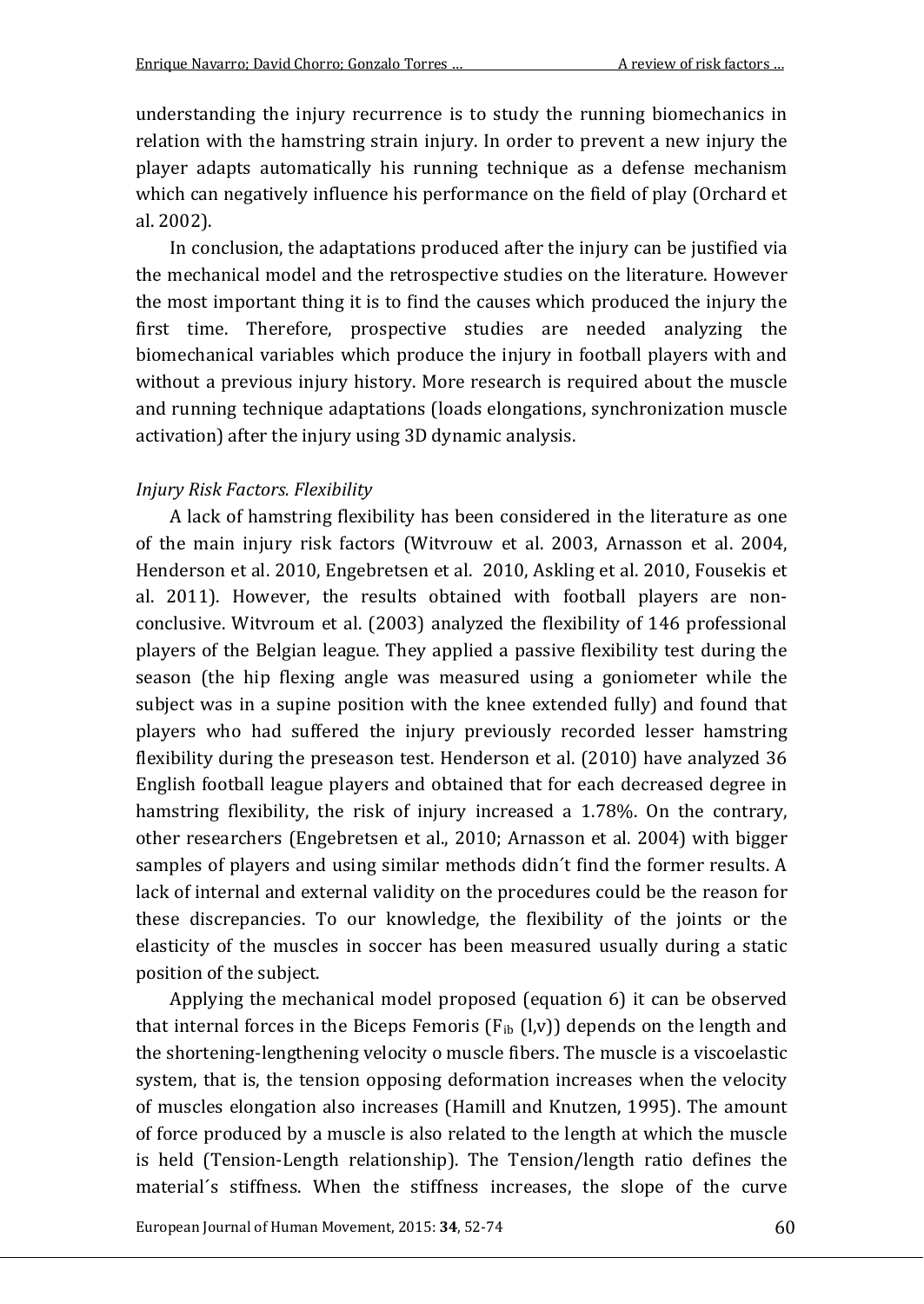Tension-Length become steeper and greater tensions with smaller deformations are produced. That is, the failure tension  $(F_F)$  is reached at shorter deformations of the muscle fiber. As stiffness of tendon is bigger than that of the muscle, the fiber tear occurs normally near the proximal muscletendon union especially in the Biceps Femoris (Heiderscheit et al. 2010). Therefore, elevated levels of the muscle stiffness associated with a lack of flexibility, increases the risk of hamstring injury. The instants of the running cycle when poor levels of flexibility can lead to muscular damage have been described as the late support phase and at the late swing phase (Chumanov et al. 2011, Yu et al. 2008). At these instants, great deformations of hamstrings are produced and maximum levels of eccentric force can be exerted by sprint athletes previously injured (Lee et al. 2009). In opinion of Yu et al. (2008) the risk of hamstring injury exists also during the late support phase. In conclusion, the mechanical analysis shows that increase of muscles stiffness increases the risk of injury. Therefore, it is necessary to implement more realistic methods for measuring the flexibility of soccer players and its relation with the risk of injury. Possibly, 3D kinematic based methods should be the more appropriate for this task.

#### *Injury Risk Factors. Strength Imbalances*

The imbalances (Aagaard et al, 1998, Croisier et al., Crosiser et al. 2002, Croisier et al. 2008) of strength related with the hamstring strain injury are classified as: 1) Deficit of concentric and eccentric muscle force of knee flexors and extensors, 2) hamstrings-quadriceps imbalance and 3) bilateral differences of force. The force imbalances have been measured normally by means of isokinetic machines (Balzopoulos, 2008). Retrospective and prospective researches have studied the influence of muscle force on the hamstring strain injury incidence in soccer. In the following paragraphs, the review will focus in the prospective works mainly. We have found studies applied to Track and Field, Australian Football, American Football and Soccer. In accordance with Aagard et al., (1989) two types of hamstrings to quadriceps ratios exists, H:Q Conventional Ratio (the maximum concentric force of hamstrings divided by the maximum concentric force of quadriceps) and H:Q Functional Ratio (the maximum eccentric force of hamstrings divided by the maximum concentric force of quadriceps).

In Australian Football, some authors (Orchard et al., 1997) have shown that deficit of the hamstring eccentric force and smaller Conventional Ratio implied more injury probability. However, Benell (1998) published a paper named "Isokinetic strength testing does not predict hamstring injury in Australian Rules footballers". Zvijac et al. (2013) in a prospective work on American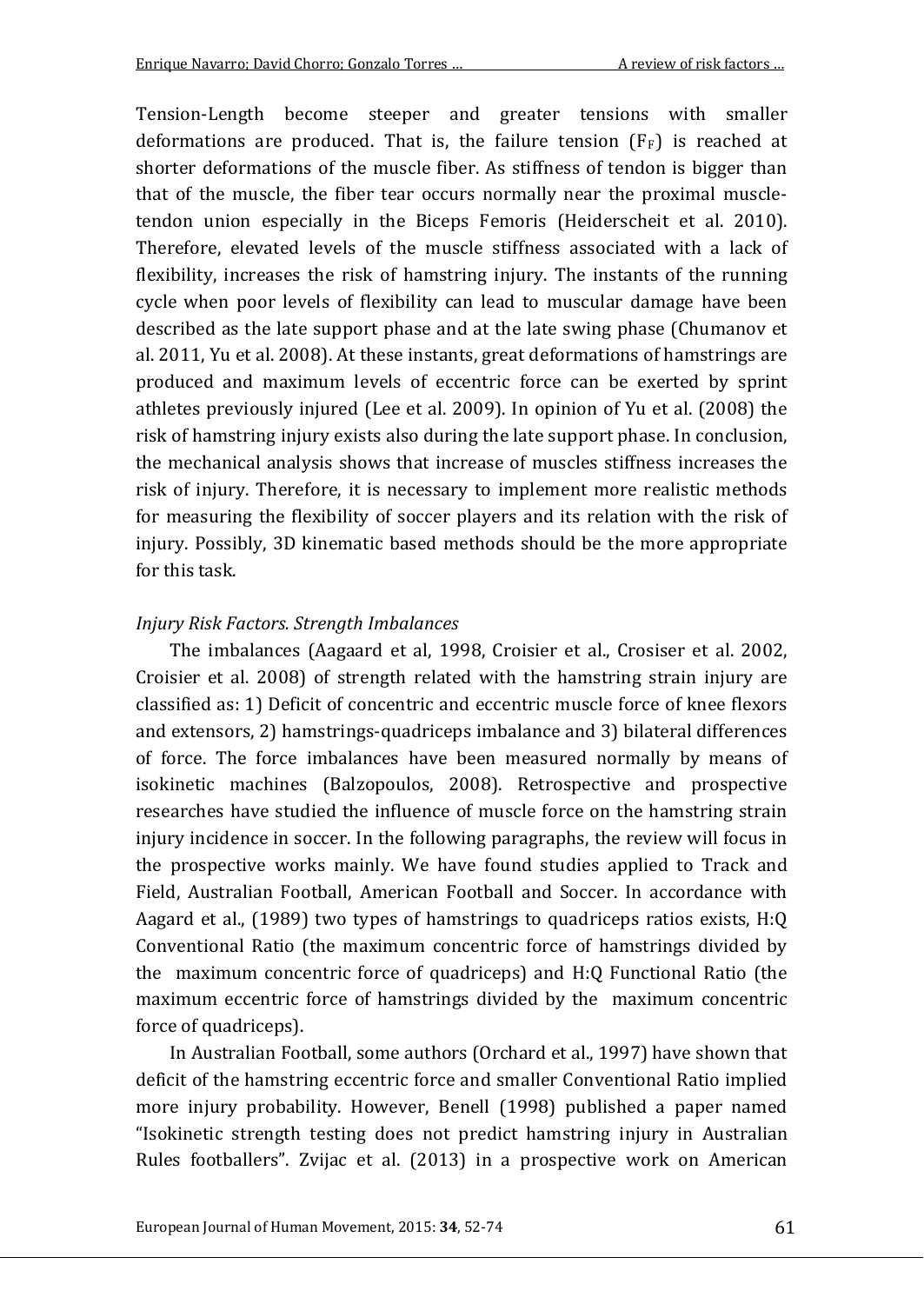Football in New Zealand obtained results that showed that the Conventional Ratio (60 deg/sec) is not useful for predicting the hamstring strain injuries.

In track and field velocity events, Croisier et al. (2002) found that athletes injured on the hamstrings had less concentric and eccentric forces in these muscles and a small mixed functional ratio. Croisier used an original mixed functional ratio where the performance of flexor muscles was measured at 30 deg/sec and the performance of extensors at 240 deg/sec. Similar to the former study, a prospective work (Sugiura et al. 2008) with elite sprinters found that the subject who sustained a hamstring injury had smaller records of the eccentric force of the hamstrings and smaller functional ratio at 60 deg/second than those athletes who hadn't suffered the injury during the season. Yeung et al. (2009) also studying elite sprinters obtained results that showed a Conventional Ratio at 180 deg/sec less than 0.6 meant a greater risk of hamstring strain injury by 17 times.

In soccer, we have found several studies comparing the force of players of different performance levels with diverse results. There have been shown that elite professional players had a greater concentric force of hamstrings and bigger H:Q ratios than professionals with a lesser performance level (Cometti et al., 2001). Similarly, Tourny-Chollet et al., 2002 found that amateur players presented higher functional ratios than non players. Recently, Eleftherios et al. (2015) obtained that the functional ratios of amateur players were not different from those of the control group. Iga et al. (2009) have shown that junior players who followed a training program with resistant loads had better results of conventional and functional ratios.

The influence of fatigue on hamstring force has been also considered (Rahnama et al, 2003, Rahnama et al. 2006, Thorlund et al. 2009). Some authors have simulated the fatigue during a soccer match by means of a treadmill obtaining that hamstring eccentric force decreased along with the match time (Greig et al. (2009, Small et al. 2010). Recently, Greco et al. (2013) observed that on 21 professional players the conventional ratio decreased from 0.6 to 0.58 and the functional ratio from 1.29 to 1.16 due to fatigue.

In a prospective study in soccer, Henderson et al. (2010) didn't find any differences for any of the isokinetic measures of leg strength between the injured and the uninjured limb for knee flexion and extension. On the other hand, Fousekis et al. (2011) measured the concentric and eccentric force of knee flexors and extensors and found that 47% of players have bilateral imbalances of hamstring eccentric force (60-180 deg/sec). He also obtained results that showed players with bilateral imbalances of hamstring eccentric strength, anthropometric asymmetries and no previous injury had a greater risk of sustaining a hamstring strain injury.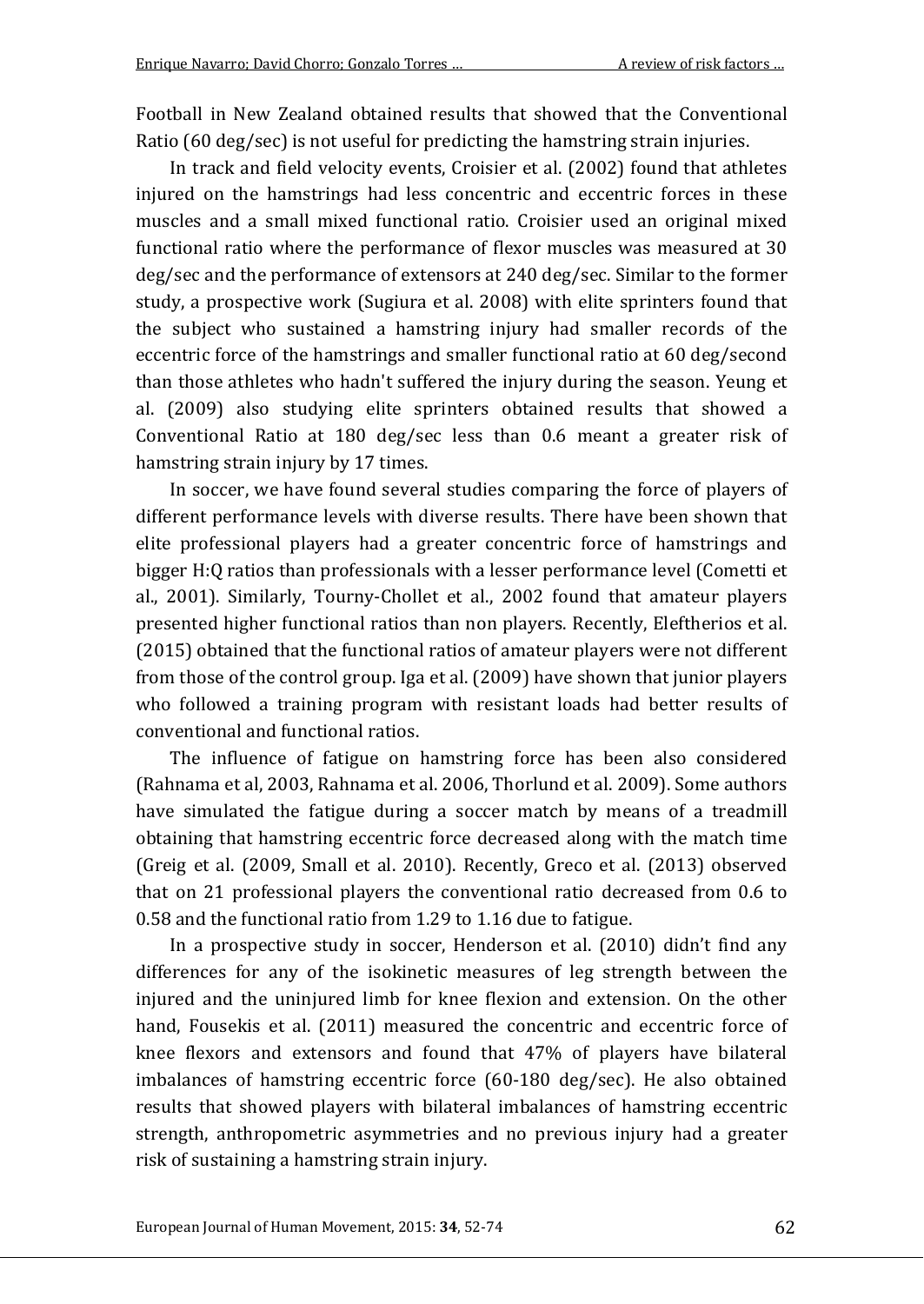Possibly, the most conclusive work in soccer about muscle thigh imbalances and injury risk is that of Croisier et al. (2008). These authors followed the isokinetic force of 462 soccer players during 9 months. The preseason test was composed of the next measurements: 1) concentric (60-240 deg/sec) and eccentric force (30-120 deg/sec) of knee flexors and extensors, 2) conventional ratio at 60-240 deg/sec and 3) mixed functional ratio (hamstring eccentric at 30 deg/sec and extensor eccentric at 240 deg/sec). Players with imbalances were those that accomplished with at least two of following asymmetries: 1) bilateral difference of more than 15% on the hamstring concentric force at 60-240 deg/sec, 2) bilateral difference of more than 15% on the hamstring eccentric force at 60-120 deg/sec, 3) conventional ratio smaller than 0.45 (Biodex) and 4) functional ratio smaller than 0.89 (Biodex). The players with imbalances represented 47% of the sample. They found that players without imbalance sustaining a lesser number of injuries and players with imbalances who didn't follow the injury prevention training, had 4-5 times greater risk as compared to the rest of the players.

Taking into account these findings, we conclude that: 1) Data about force imbalances and risk of hamstring injury depends on the sport analyzed and procedures employed (concentric-eccentric, isokinetic angular velocity, conventional-functional ratio), 2) The variables influencing the risk of injury are: hamstring eccentric force deficit, functional H:Q ratio deficit and bilateral differences and 3) The variables are dependent of fatigue and performance level.

In accordance with the mechanical model (Equation 5) proposed in the present study, when the eccentric force of the muscle  $(F_{ib})$  is under the required standard, the capacity of decreasing the angular velocity of the shank decreases. When this occurs, the muscle reaches excessive elongations and the risk of tissue failure is higher  $(F_{ib} (l,v) > F_F)$ . It is important to remark that biomechanical response of the muscle is produced by means of the elastic components and by means of activation of actine-miosine proteins of sarcomere. Experimental studies with animals have shown that, during eccentric contraction, an activated muscle produced more stress and accumulated more elastic energy than muscles without electrical activation (Garret, 1990). Therefore, a lack of force during the eccentric activity of hamstring can be due to an inappropriate activation of the muscle.

On the other hand, we can conclude from equation 5 that coativation of all the body muscles of the hamstrings group is essential in order to share the internal loads among them properly. The researches on running using inverse dynamic analysis (lee, 2009, Chumanov, 2011) have found internal loads of 83 k, 150 k and 44 k in biceps femoris, semimembranosus and semitendinosus respectively. These data would correspond to a subject with a weight of 80 k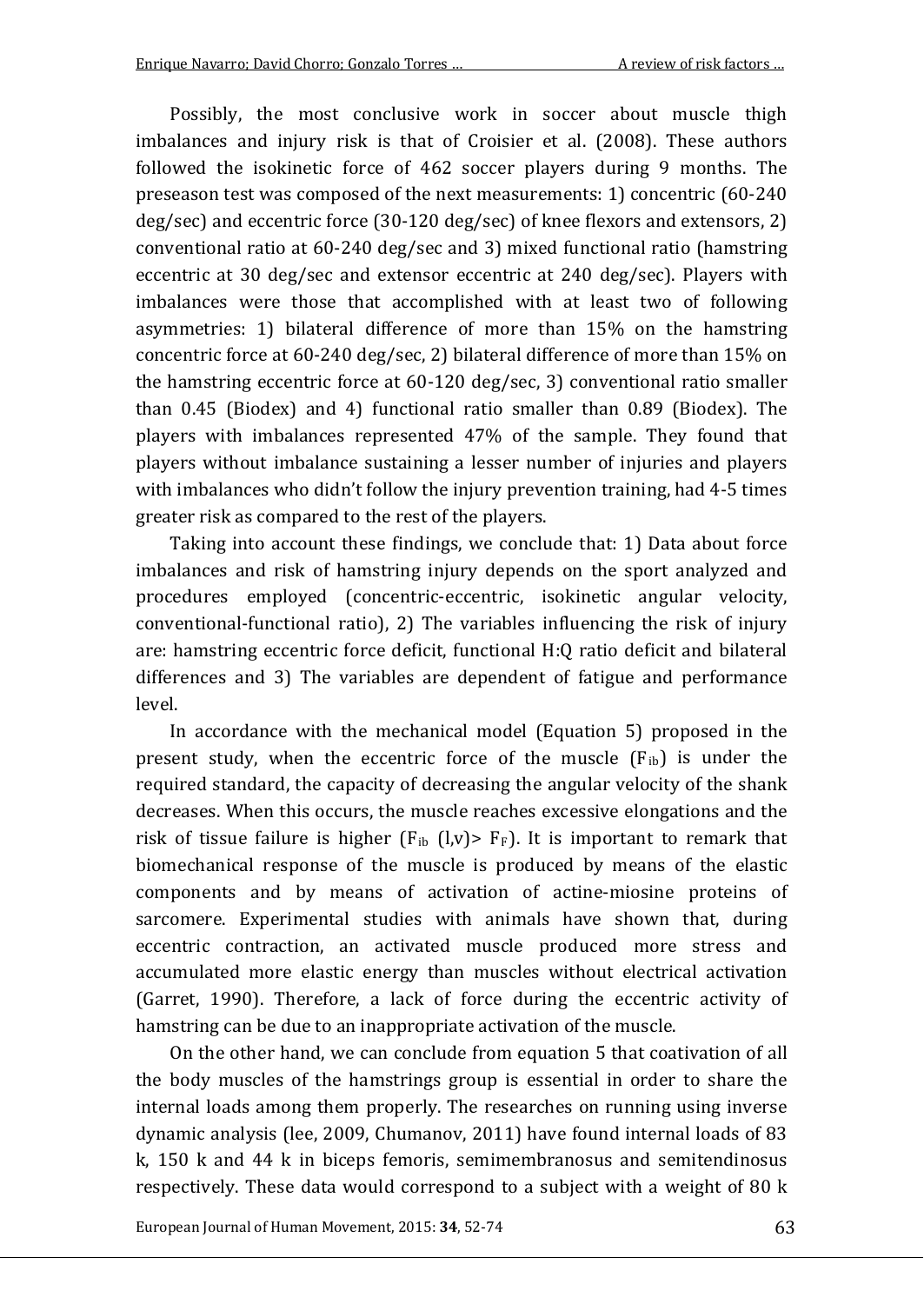running at 80% of his maximum velocity. It is obvious from Equation 5, that activation of quadriceps and the synchronization with the hamstrings are also crucial for the loads supported by each of the hamstring body muscles. However, a lack of information exists in the scientific literature about hamstrings and quadriceps activation during isokinetic tests in soccer (Oliviera et al. 2009). However, the muscle forces have been studied using simultaneously isokinetic and electromyography measures in sports as Australian Football or Track and Field but not in soccer (Opar et al., 2013, Kellis et al., 1998, Onishi et al., 2002, Hassani, et al. 2006, Sole et al. 2011, Oliveria, et al. 2012). It has been found that electromyographic activation of biceps femoris during eccentric contraction was smaller in the previously injured leg (Opar et al., 2013). A reduction on the electrical activity means a decrease in the recruitment number of motor units and/or a decrease in the stimulation frequency of fiber(Opar et al. 2013). More research is needed to demonstrate that a reduction on the electric activity of the muscle represents more risk of hamstring injury (Opar, 2012). Oliveira et al (2009) studied the force and electromyographic response of hamstrings and quadriceps during isometric contraction in 10 professional players. They found a strong relationship between the H:Q ratios calculated from the isometric force and from EMG records. The isometric force H:Q ratio reached values of 0.6 while EMG ratios ranged between 0.8 and 1.0. In accordance with Oliviera et al. (2009), the EMG activation patterns should be taken into consideration when the rehabilitation and prevention exercises are being designed.

Many researchers have studied the activation of quadriceps and hamstrings during the exercises used during injury rehabilitation therapies (Farrokhi et al., 2008 et al., Irish et al., 2010 et al., Begalle et al., 2012, Harput et al., 2014). The information about this topic applied to soccer is almost null. Recently it has been shown that the ratio H:C can be measured in football players using wireless electromyography (Torres, 2014 et al. 2014, Navarro et al. 2015). These authors have shown that hamstring and quadriceps muscles coativation is bigger on the monopod squat than in the forward lunge.

Summarizing; the hamstring: quadriceps force imbalance is one of the main risk factors of suffering a hamstring strain injury in soccer; however results found in the literature are not totally conclusive. These results have been obtained from isokinetic test without taking into consideration the forces of the muscles involved. While a lot of information exists in the literature about EMG coativation of knee muscles during isokinetic test, rehabilitation exercises and during running in track and field and Australian Football almost nothing has been found applied to soccer. Therefore, prospective studies combining isokinetic, EMG and 3D Inverse Dynamics Analysis measures in football players are needed in order to study muscles forces in relation with the risk of injury.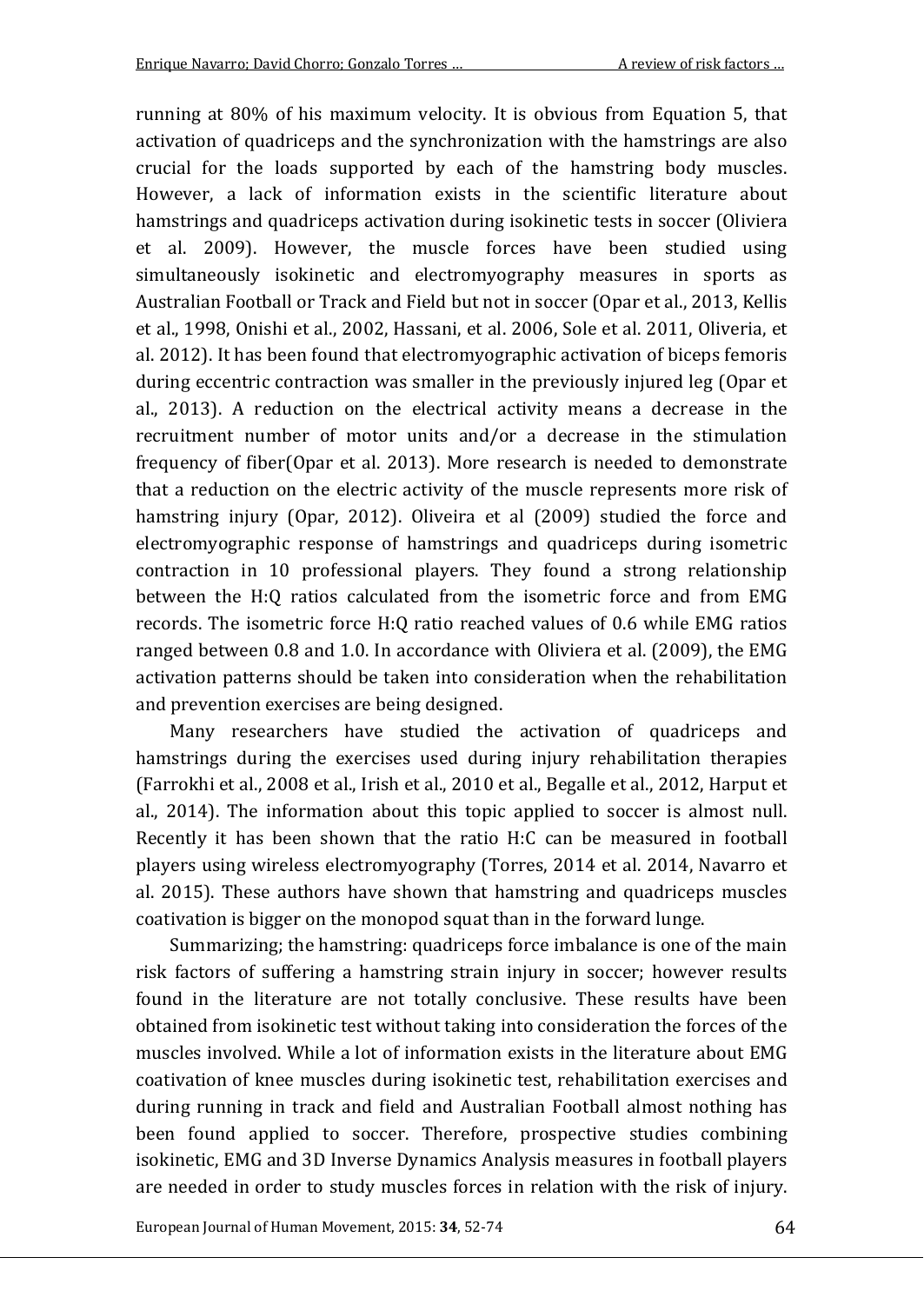The effect of fatigue and performance level of players should be taken into account in the researches.

#### *Injury Risk Factor. Lumbo pelvic muscles syncronization*

In accordance with Heischeit (2010), some of the most important risks factors of hamstring injury are: 1) alterations of biomechanics and motor patterns of movements, 2) force imbalance of lumbopelvic muscles and 3) motor control alterations between hamstrings and lumbopelvic muscles. Core stability has been linked with hamstring strain injury but there are no prospective studies on the topic (Mendiguchia et al. 2012, Beijstrveldt et al. 2014).

In accordance with the mechanical model (Equation 5), the total force applied with a positive direction (Figure 1), is the summation of the forces of three hamstring muscles  $(F_{ib}, F_{st}, F_{sm})$  and the force of gluteal muscles. Hamstrings and gluteal muscles work with the same mechanical objective, to decrease knee extension. A lack of synchronization between them can produce the overloading of the muscles. The synergism of hamstring-gluteus is crucial in order to prevent the strain injury of hamstrings. Only a few authors have payed attention to imbalance hamstrings: hip flexors (Sugiura et al. 2008, Lee et al. 2009) in sprint athletes. On the other hand, the function of Gluteus muscles is dependent of the pelvis position (Kapandji, 1977); when a lack of abdominal muscles exists and/or the psoas muscle stiffness is high, the pelvic anteversion and hyperlordosis occur. A proper pelvis stability produced via a good activation of abdominal muscles prevents the pelvic anteversion and decreases the excessive elongation of hamstrings during running (Oh, et al. 2007, Kuszewski et al., 2009, Frank, et al. 2009, Mendiguchia et al. 2012). A subject with strain hamstring injury history recorded a decrease of hip extension during running (Brughelli, 2010) associated with force deficit of hip extensor and/or excessive activation of psoas muscle. The decreasing force of gluteal muscle can produce the hamstring overload (Wagner, et al. 2010). In accordance with Chumanov et al. (2007), the maximum elongation of biceps femoris occurs at 90% of running cycle (late leg swing) and is independent of velocity. Therefore, the biomechanical assessment of running can be crucial in order to examine the possible alterations in the motor control of muscles. However, some discrepancies exit about this issue; Silder et al. (2008) showed morphological differences via MRI of a previously injured muscle but they didn't find any differences on the kinematic and EMG recordings during running in a treadmill. Fatigue is an important injury risk factor (Mendiguchia et al. 2012) due its influence on the neurologic response. Several researchers have found that fatigue affects the running kinematics of football players (Pinninger et. Al 2000, Small et al. 2009). Small (2009) used 90' Test for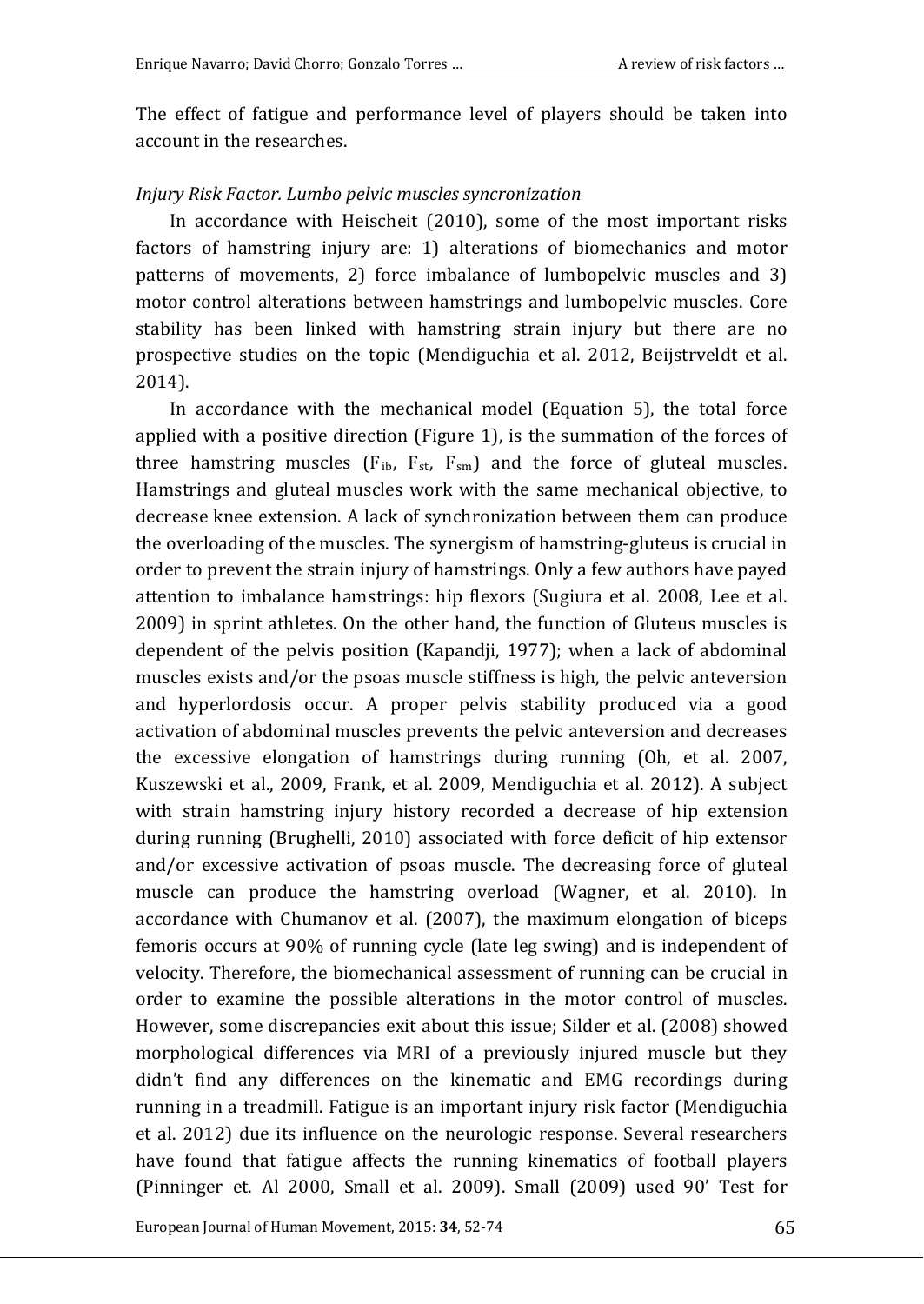simulating the effort of a football match and observed that fatigue provoked a decrease of maximum hip flexion and knee extension angles during running.

In relation to the rehabilitation and prevention injury programs, authors give lumbopelvic-hamstring synergism a relevant role (Sherry et. al, 2004, Verral et al. 2005; Cameron et al. 2009, Heirscheit et al. 2010, Petersen et al. 2011, Mendiguchia, et al. 2012). In the opinion of some authors, the use of drills training programm on lower limb neuromuscular control can prevent risk of hamstring strain injury (Cameron et at. 2003, Cameron et al. 2009). During rehabilitation program, it has been proven that smooth exercises working lumbopelvic muscles produced indirect activation of the hamstrings, which improved the mechanical response of the sustained hamstring injury scar (Heiderscheit et al. 2010).

While the importance of lumbopelvic-hamstring muscles synchronization seems to be crucial for understanding the risk of injury, no research has been developed in this topic in football.

#### **CONCLUSIONS**

In relation to the first objective of the current work, a biomechanical analysis of the scientific results about the risk factors affecting the hamstring strain injury, have been developed by means of a simple mechanical model. The main conclusions have been:

- 1. There is a lot of information about the risk factors from an epidemiological point of view but little is known about the real causes of the injury in soccer.
- 2. The biggest risk factor is to have sustained the injury previously but no conclusive results exist about other factors of the injury in soccer.
- 3. The majority of studies have been based on the use of isokinetic machine and static flexibility.
- 4. There is a lack of information about muscle elongations, muscle loads and electrical activity during specific movements such as running or kicking in soccer.
- 5. There is a lack of information about the coativation of hamstring and quadriceps muscles during rehabilitation exercises of the injury in soccer.

In relation with the second objective of the current study, new research approaches have been proposed:

> 1. To develop prospective studies following up soccer players during several seasons analyzing the multivariate risk factors from a biomechanical point of view. While, to have suffered the injury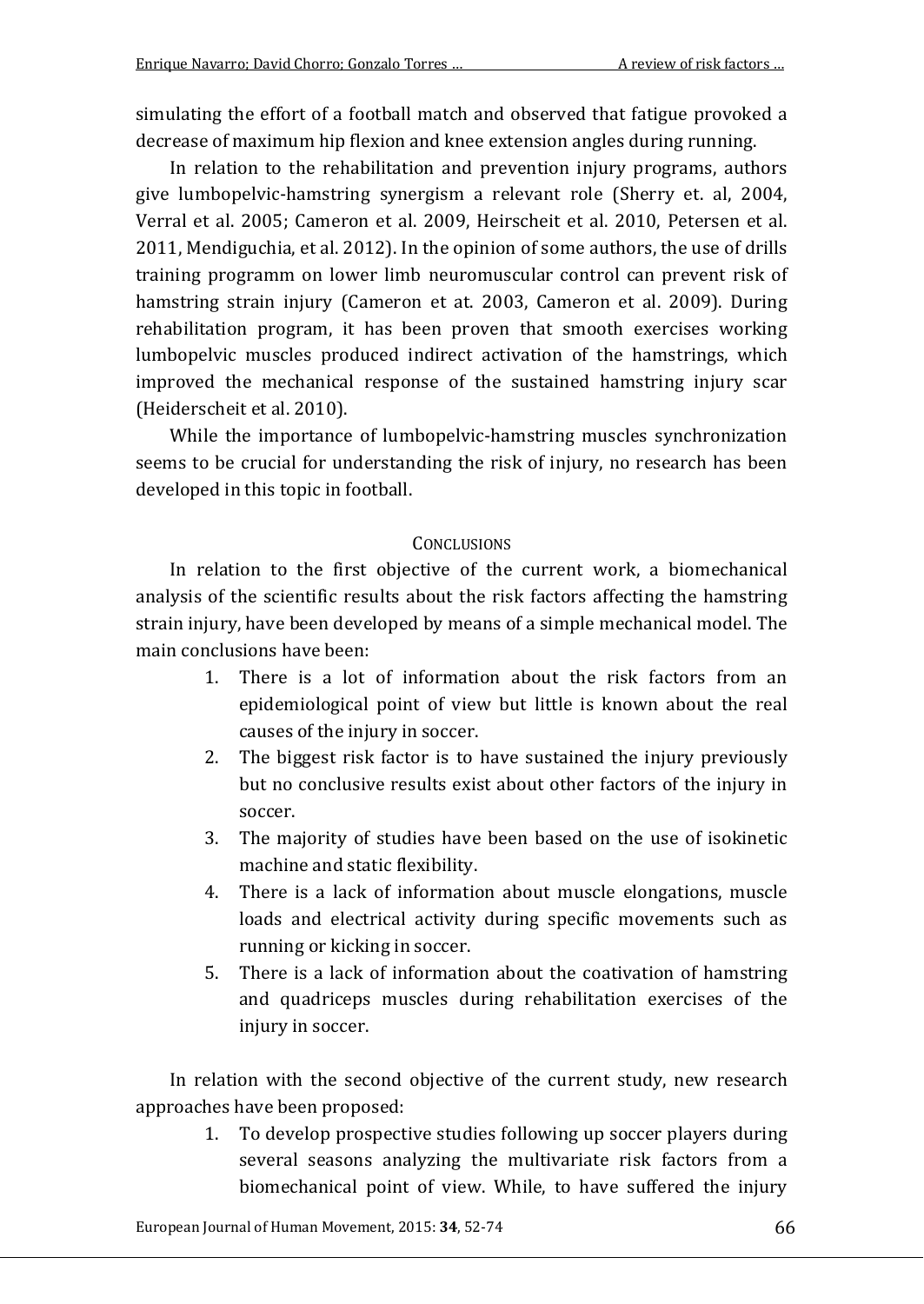previously, the fatigue and the performance level would have to be considered as independent variables.

- 2. To develop new scanner based procedures for studying the mechanical response of the scar produced after the injury.
- 3. To measure the elongations, the internal loads, and the synchronization of muscles using a combination of isokinetic machines, surface EMG and 3D Inverse Dynamic Analysis during running and kicking.
- 4. To research about the rehabilitation and injury prevention programs in relation with the EMG of hamstrings-quadriceps coactivation, the motor control of lumbopelvic muscles and the running technique.

The incidence of hamstring strain injury in the professional European football nowadays is rampant. Managers, coaches, physical trainers, physiotherapists, sport physicians and researchers, should work altogether in order to improve the injury prevention and rehabilitation programs of football players.

#### **REFERENCES**

- Aagaard P. Simonsen EB, Magnusson SP, Larsson B., and Dyhre-Poulsen, P.(1998). A new concept for isokinetic hamstring: quadriceps muscle strength ratio. *Am J Sports Med*, Mar-Apr; 26 (2), 231-7.
- Árnason, A., Sigurdsson, S.B., Gudmundsson, A., Holme, I., Engebretsen, L. and Bahr, R. (2004) Risk factors for injuries in football. *American Journal of Sports Medicine* 32(Suppl. 1), S5-S16.
- Askling CM, Nilsson J, Thorstensson A. (2010). A new hamstring test to complement the common clinical examination before return to sport after injury. *Knee Surg Sports Traumatol Arthrosc*, 18, 1798– 803.
- Balzopoulos, V. (2008). *Isokinetic dynamometry* In: C. Payton and R. Bartlett (eds), Biomechanical evaluacion of movement in sport and exercise (103- 128). London and New York: Routledge.
- Begalle, Rebecca L; Distefano, Lindsay J; Blackburn, Troy; Padua, Darin A. (2012). Quadriceps and hamstrings coactivation during common therapeutic exercises. *Journal of athletic training*, Vol 47 (4), 396-405.
- Beijsterveldt AMC, Port IGL, Vereijken AJ, Backx FJG. (2014). Risk Factors for Hamstring Injuries in Male Soccer Players: A Systematic Review of Prospective Studies. *Scandinavian Journal of Medicine & Science in Sports*, 23:253-262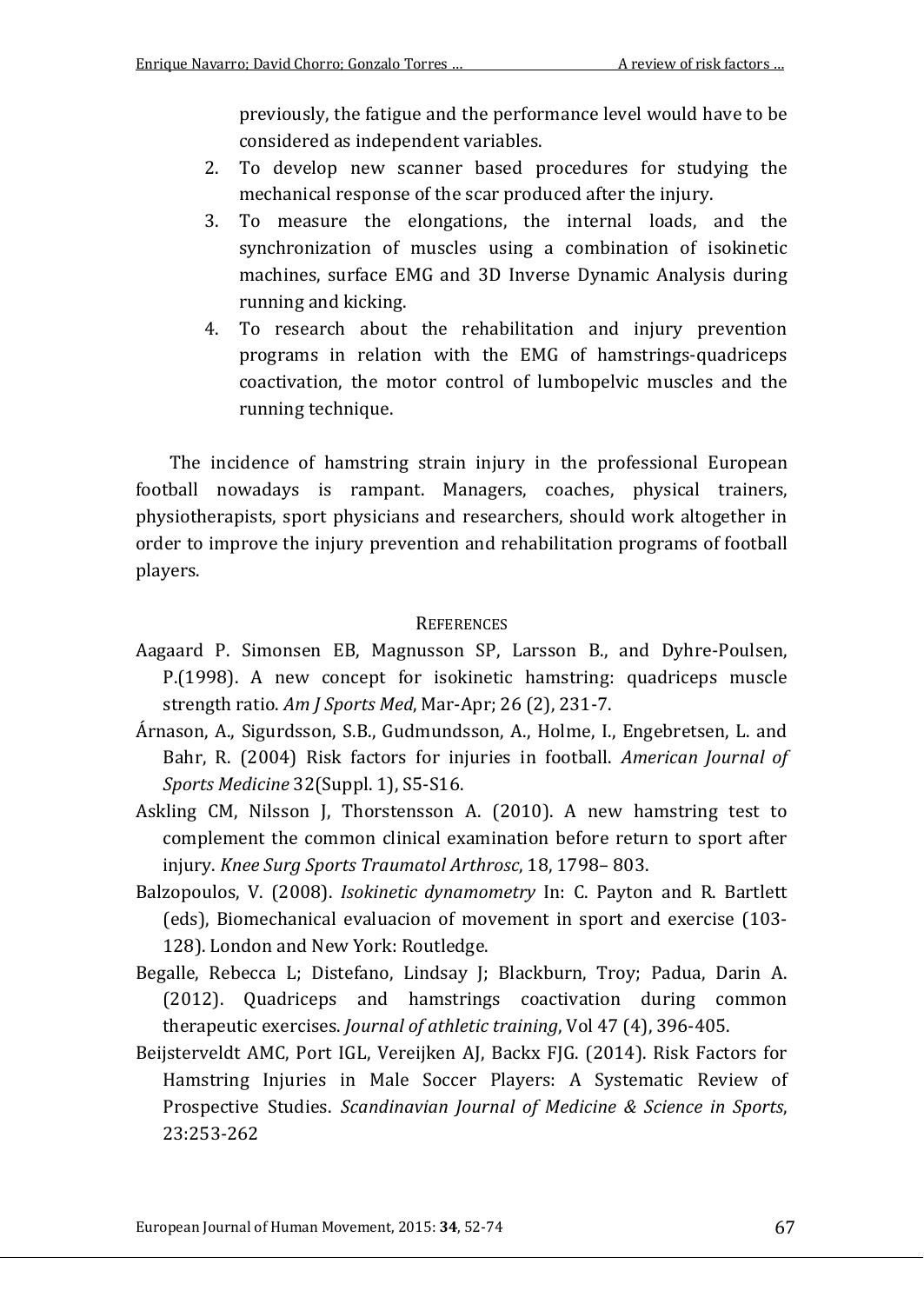- Bennell, K., Wajswelner, H., Lew, P., Schall-Riaucour, A; Leslie, S; Plant, D; Cirone, J. (2998). Isokinetic strength testing does not predict hamstring injury in Australian Rules footballers. *Br. J. Sports Med*, 32, 309–314.
- Brockett CL, Morgan DL, Proske U. (2004). Predicting hamstring strain injury in elite athletes. *Med Sci Sports Exerc*, 36,379-387.
- Brughelli M, Cronin J, Mendiguchia J, Jurdan; Kinsella, D.; Nosaka, K. (2010). Contralateral leg deficits in kinetic and kinematic variables during running in Australian Rules football players with previous hamstring injuries. *J Strength Cond Res*, 24, 2539 – 44 .
- Cameron ML, Adams RD, and Maher CG. (2003). Motor control and strength as predictors of hamstring injury in elite players of Australian football. Phsysical Therapy inSports, 4, 159-166.
- Cameron ML, Adams RD, Maher CG, Misson D. (2009). Effect of the HamSprint Drills training pro40 gramme on lower limb neuromuscular control in Australian football players. J Sci Med Sport,12, 24-30.
- Chumanov ES, Heiderscheit BC, Thelen DG. (2007). The effect of speed and influence of individual muscles on hamstring mechanics during the swing phase of sprinting. *J Biomech*, 40, 3555 – 62.
- Chumanov ES, Heiderscheit BC, Thelen DG, (2011). Hamstring musculotendon dynamics during stance and swing phases of high speed running. *Med Sei Sports Exerc*, 43 (3), 525-32.
- Chumanov, E., Wille, C M, Michalski, M.P, Heiderscheit, B.C. (2012). Changes in muscle activation patterns when running step rate is increased. *Gait & posture*. Vol 36 (2): 231-5.
- Cometti, G., Maffiuletti, N. A., Pousson, M., Chatard, J.-C., & Maffulli, N. (2001). Isokinetic strength and anaerobic power of elite, subelite and amateur French soccer players. International Journal of Sports Medicine, 22(1), 45– 51.
- Croisier, J.L., Forthomme, B., Namurois, M.N., Vanderthommen, M. and Crielaard, J.M. (2002). Hamstring muscle strain recurrence and strength performance disorders. *Am J Sports Med*, 30 (2), 199-203.
- Croisier, J.L., Ganteaume, S., Binet, J., Genty, M., and Ferret, J.M. (2008). Strength imbalances and prevention of hamstring injury in professional soccer players: a prospective study. *Am J Sports Med*, 36 (8), 1469-75.
- Ekstrand, J., Hägglund, M. and Waldén M. (2011) Epidemiology of muscle injuries in professional football (soccer). *American Journal of Sports Medicine*, 39(6), 1226-1232.
- Ekstrand J, Askling C, Magnusson H, Mithoefer, K. (2013). Return to play after thigh muscle injury in elite football players: implementation and validation of the Munich muscle injury classification. *British Journal of Sports Medicine*,47, 769-774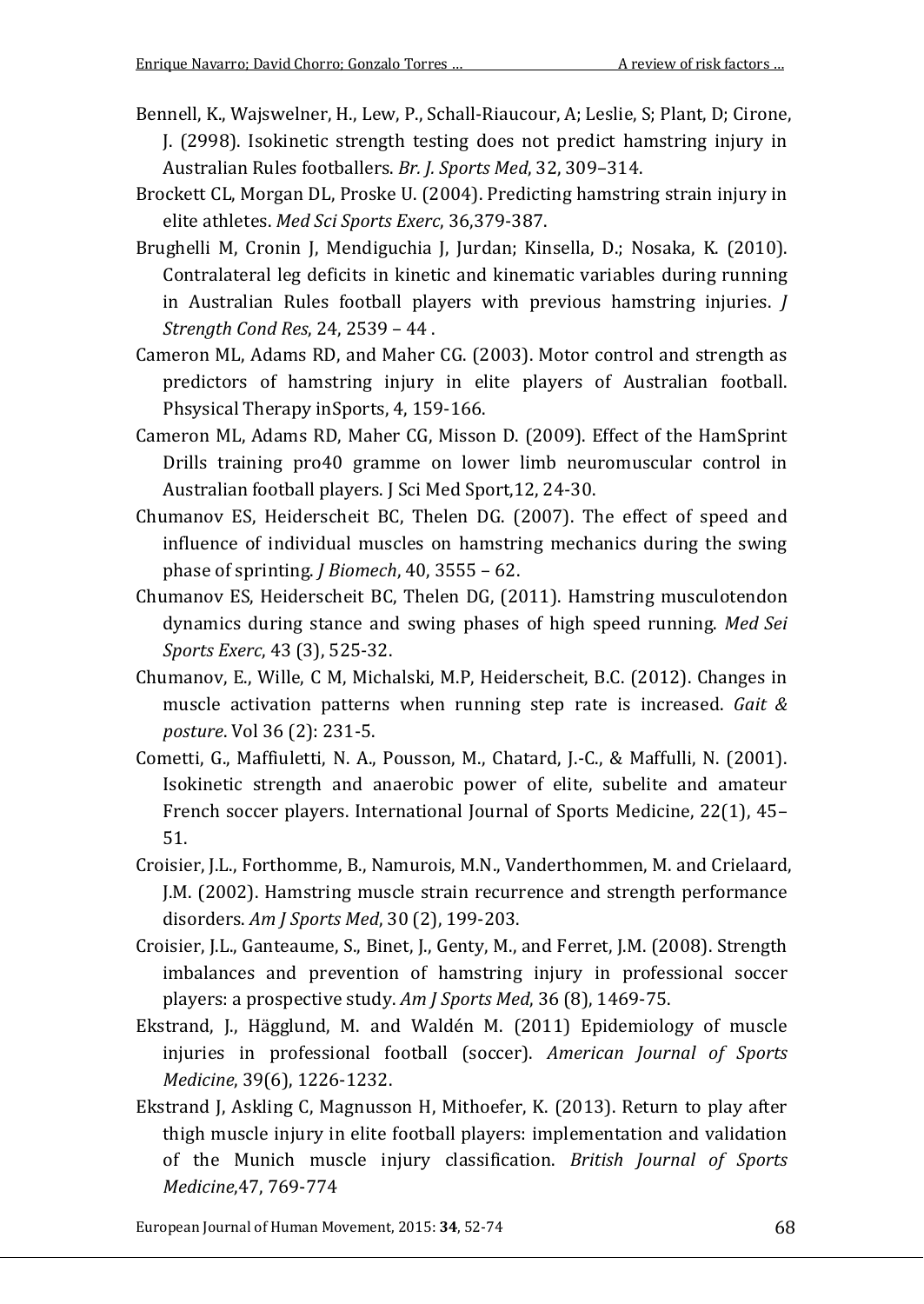- Eleftherios, P. Pain, M. and Folland, J. (2015). Angle-specific hamstring-toquadriceps ratio: A comparison of football players and recreationally active males. *Journal of Sports Sciences*;33, 309-319.
- Engebretsen AH, Myklebust G, Holme I,Engebretsen L, Bahr R. (2010). Intrinsic risk factors for hamstring injuries among male soccer players: a prospective cohort study. *Am J Sports Med*, 38 (6), 1147–1153.
- Farrokhi S, Pollard CD, Souza RB, Chen YJ, Reischl S, Powers CM. (2008). Trunk position influences the kinematics, kinetics, and muscle activity of the lead lower extremity during the forward lunge exercise. J Orthop Sports Phys Ther., 38(7), 403–409.
- Fousekis K, Tsepis E, Poulmedis P, Athanasopoulos S, Vagenas G. (2011). Intrinsic risk factors of non-contact quadriceps and hamstring strains in soccer: a prospective study of 100 professional players. *Br J Sports Med*, 45 (9), 709–714.
- Franz JR, Paylo KW, Dicharry J, Riley, P.O. and Kerrigan, D.C. (2009). Changes in the coordination of hip and pelvis kinematics with mode of locomotion. Gait Posture, 29, 494 – 8.
- Gabbe BJ, Bennell KL, Finch CF, Wajswelner H, Orchard JW. (2006). Predictors of hamstring injury at the elite level of Australian football. *Scand J Med Sci Sports*,16, 7-13.
- Garrett Jr WE. (1990). Muscle strain injuries: clinical and basic aspects. *Med Sei Sports Exerc*, 22 (4), 436-43.
- Garrett WE, Jr. (1996). Muscle strain injuries. Am J Sports Med, 24, S2-8.
- Greco, C. C., Da Silva, W. L., Camarda, S. R., & Denadai, B. S. (2013). Fatigue and rapid hamstring/quadriceps force capacity in professional soccer players. Clinical Physiology and Functional Imaging, 33(1), 18–23.
- Greig M, Siegler J.C. (2009). Soccer Specific Fatigue and eccentric hamstring muscle strength. *J. Ath Training*, 42(2), 180-184.
- Hägglund, M., Waldén, M. and Ekstrand, J. (2005) Injury incidence and distribution in elite football-a prospective study of the Danish and the Swedish top divisions. Scandinavian Journal of Medicine and Science in Sports 15, 21-28.
- Hägglund M. Waiden M, Ekstrand J. (2006). Previous injury as a risk factor for injury in elite football: a prospective study over two consecutive seasons. *Br J Sports Med*, 40 (9), 767-72.
- Hägglund M, Waldén M, Ekstrand J. (2013). Risk Factors for Lower Extremity Muscle Injury in Professional Soccer: The UEFA Injury Study. *The American Journal of Sports Medicine*; 41:327-335.
- Hamill, J., & Knutzen, K. M. (1995). Biomechanical basis of human movement. Baltimore: Englewood Cliffs New Jersey: Prentice-Hall.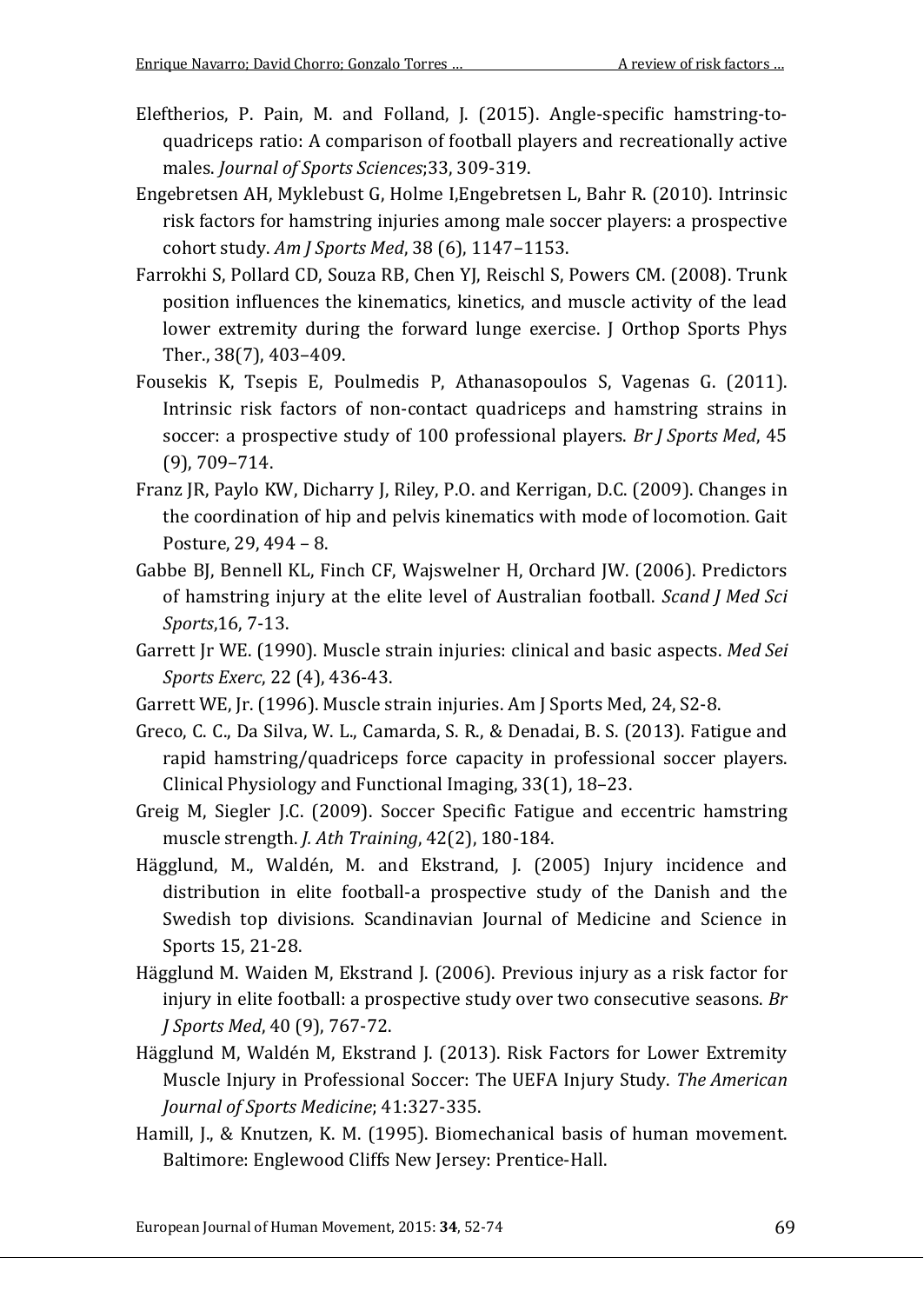- Harput, G., Hayri-Ertan, R.S., Ergun, N. and Mattacola, C.G. (2014). Effect of Gender on the Quadriceps-to-Hamstrings Coactivation Ratio During Different Exercises, *Journal of Sport Rehabilitation*, 23, 36-43.
- Hassani A, Patikas D, Bassa E, Hatzikotoulas K, Kellis E, Kotzamanidis C. (2006). Agonist and antagonist muscle activation during maximal and submaximal isokinetic fatigue tests of the knee extensors. *J Electromyogr Kinesiol*, 16, 661-668.
- Hawkins, R.D. and Fuller, C.W. (1999) A prospective epidemiological study of injuries in four English professional football clubs. *British Journal of Sports Medicine* 33, 196-203.
- Heiderscheit, BC; Sherry, MA; Silder, A; Chumanov, ES; Thelen, DG. (2010). Hamstring strain injuries: recommendations for diagnosis, rehabilitation, and injury prevention. J Orthop Sports Phys Ther, 40 (2); 67-81.
- Henderson G, Barnes CA, Portas MD. (2010). Factors associated with increased propensity for hamstring injury in English Premier League soccer players. *J Sci Med Sport*, 13 (4), 397–402.
- Iga, J., George, K., Lees, A., & Reilly, T. (2009). Cross-sectional investigation of indices of isokinetic leg strength in youth soccer players and untrained individuals. *Scandinavian Journal of Medicine & Science in Sports*, 19, 714– 719.
- Irish SE, Millward AJ, Wride J, Haas BM, Shum GL. (2010). The effect of closedkinetic chain exercises and openkinetic chain exercise on the muscle activity of vastus medialis oblique and vastus lateralis. *J Strength Cond Res*., 24(5):1256–1262.
- Kapandji, I.A. (1977). *Cuadernos de fisiología Articular*. Barcelona,Toray-Masson.
- Kellis E. Baltzopoulos V. (1998). Muscle activation differences between eccentric and concentric isokinetic exercise. *Med Sei Sports Exerc,* 30 (11), 1616-23.
- Kuszewski M, Gnat R, Saulicz E. (2009). Stability training of the lumbo-pelvohip complex infl uence stiffness of the hamstrings: a preliminary study. *Scand J Med Sci Sports*, 19, 260 – 6.
- Lee MJ. Reid SL. Elliott BC. And Lloyd, D.G. (2009). Running biomechanics and lower limb strength associated with prior hamstring injury. Med Sei Sports Exerc. 41(10), 1942 – 1951.
- Li G, Rudy TW, Sakane M, Kanamori A, Ma CB, Woo SL. The importance of quadriceps and hamstring muscle loading on knee kinematics and in-situ forces in the ACL. J Biomech. 1999;32(4):395–400.
- Mallo J, Dellal A. Injury risk in professional football players with special reference to the playing position and training periodization. JOURNAL OF SPORTS MEDICINE AND PHYSICAL FITNESS. 2012;52:631-638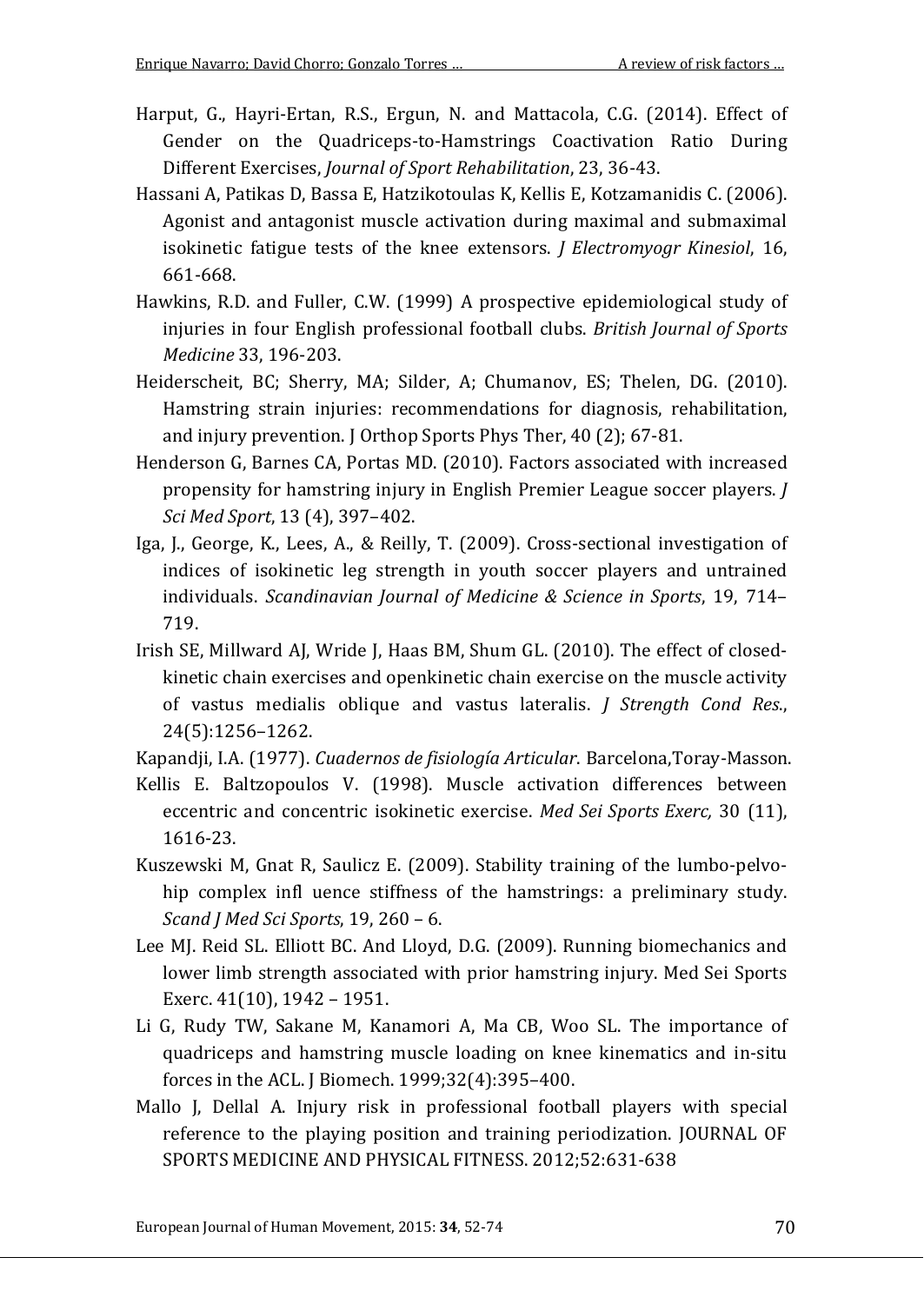- Mallo J, González P, Veiga S, Navarro E. (2011). Injury incidence in a Spanish sub-elite professional football team: A prospective study during four consecutive seasons. *J Sports Science and Medecine*, 10(4), 731-736.
- Mendiguchia J, Alentorn-Geli E, Brughelli M. (2012). Hamstring strain injuries: are we heading in the right direction? *Br J Sports Med*, 46 (2), 81–85.
- Mueller-Wohlfahrt, HW; Schamasch, P; Blottner, D; Swaerd, L; Goedhart, E; Ueblacker, P; Haensel, L; Mithoefer, K; Ekstrand, J; English, B; McNally, S; Orchard, J; van Dijk, CN; and Kerkhoffs, GM. (2013). Terminology and classification of muscle injuries in sport: The Munich consensus statement. *British Journal of Sports Medicine*, 47, 342-342.
- Navarro, E.; García, C.; Torres, G; Chorro, D.; Navandar, A. y Veiga, S(1015). Valoración del Ratio Isquiotibiales/Cuádriceps mediante Electromiografía de Superficie. En Actas II CONGRESO Internacional de prevención de lesiones en el fútbol.
- Navandar, A., Gunino, M., Antonio, R. and Navarro, E. (2013). Effect of hamstring injuries on kicking- in soccer using inverse dynamics. *Biomecanica*, 21, 7-19.
- Nilstad A, Andersen TE, Bahr R, Holme I, Steffen K. Risk Factors for Lower Extremity Injuries in Elite Female Soccer Players. (2014). The American Journal of Sports Medicine. 42, 940-948.
- Oh, JS; Cynn, HS; Won, JH; Kwon, OY; Yi, CH. (2007). Effects of performing an abdominal drawing-in maneuver during prone hip extension exercises on hip and back extensor muscle activity and amount of anterior pelvic tilt. *J Orthop Sports Phys Ther*; 37, 320 – 4.
- Oliveira, A.S. and Gozalves, M. (2009). Leg muscles recruitment pattern in soccer players and active individuals during isometric contractions. *Electromyogr. Clin. Neurophysiol*. 49, 93-101.
- Oliveira, A. Corvino, R., Gonçalves, M., Caputo, F. and DenadaI, B. (2012). Maximal Isokinetic Peak Torque and EMG Activity Determined by Shorter Ranges of Motion. *Human Movement*, 13(2), 102-108.
- Onishi H. Yagi R. Oyama M., Oyama, Akasaka, M., Ihashi, K. and Handa, Y.(2002). EMG-angle relationship of the hamstring muscles during maximum knee flexion. J Electromyogr Kinesiol, 12 (5), 399-406.
- Opar, David A; Williams, Morgan D; Shield, Anthony J. (2012). Hamstring Strain Injuries: Factors that Lead to Injury and Re-Injury. *Sports Medicine*, 42(3), 209 – 226.
- Opar, D.A; Williams, M.D; Timmins, R. G; Dear, N. M; Shield, A. J**.** (2013). Knee flexor strength and bicep femoris electromyographical activity is lower in previously strained hamstrings. *Journal of Electromyography and Kinesiology*, 23, 696–703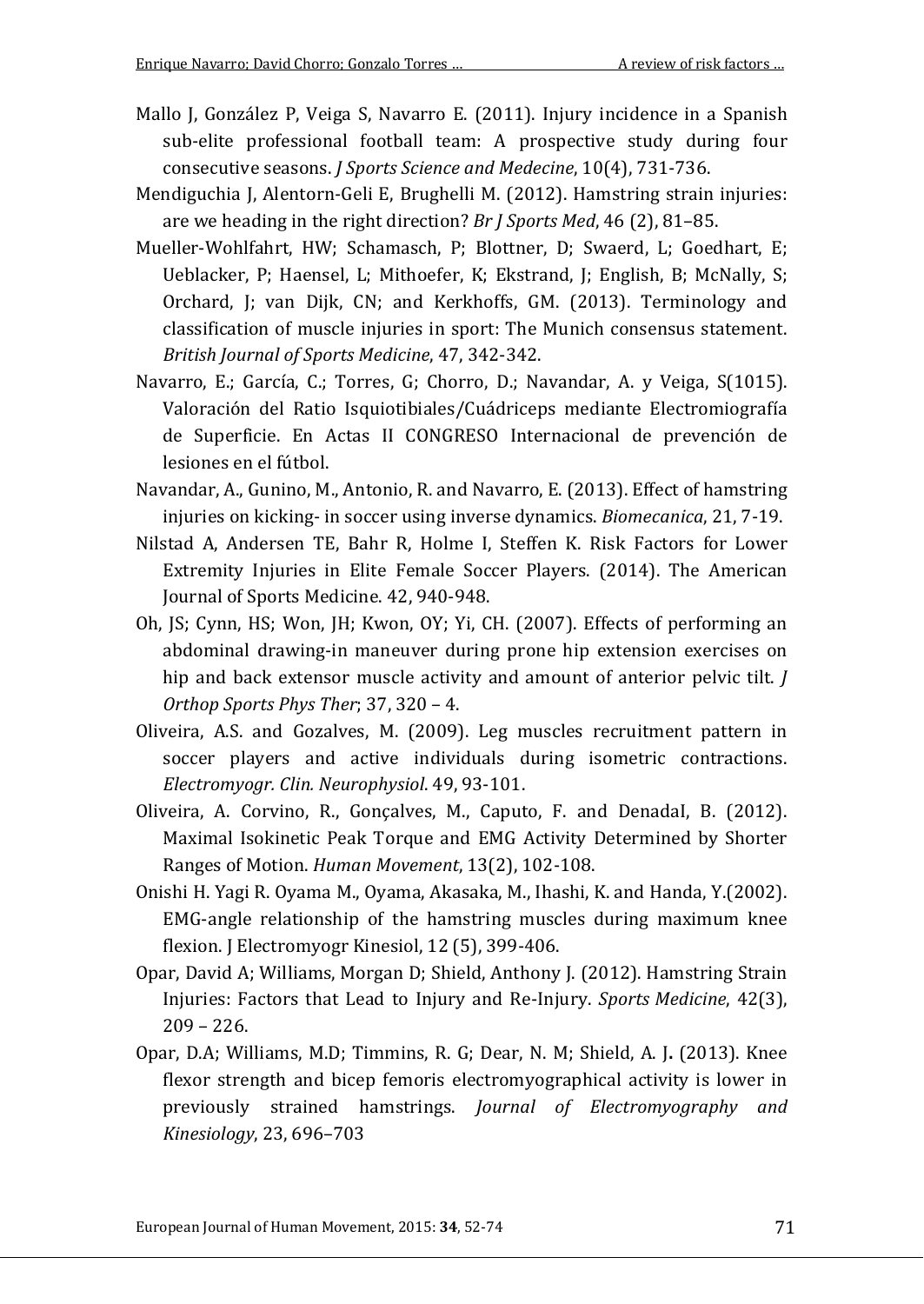- Opar, David A; Williams, Morgan D; Timmins, Ryan G; Dear, Nuala M; Shield, Anthony J. Source: The American journal of sports medicine Vol 41(1), 116-25. 2013
- Orchard JW. (2001). Intrinsic and extrinsic risk factors for muscle strains in Australian football. *Am J Sports Med*, 29, 300-303.
- Orchard, J., Marsden, J., Lord, S. and Garlick, D. (1997). Preseason hamstring muscle weakness associated with hamstring muscle injury in Australian footballers. *Am. J. Sports Med*, 25, 81–85.
- Orchard J. and Best, TM. (2002). The management of muscle strain injuries: an early return versus the risk of recurrence. *Clin J Sport Med*, 12, 3-5.
- Petersen J, Thorborg K, Nielsen MB, Budtz-Jorgensen E, Holmich P. (2011). Preventive effect of eccentric training on acute hamstring injuries in men's soccer: a cluster-randomized controlled trial. *Am J Sports Med,* 39 (11), 2296–2303.
- Pinniger GJ, Steele JR, Groeller H. (2000). Does fatigue induced by repeated dynamic efforts affect hamstring muscle function?. *Med Sci Sports Exerc*, 32, 647 – 53.
- Rahnama N , Reilly T, Lees A. and Smith, G. (2003). Muscle fatigue induced by exercise simulating the work rate of competitive soccer. *J Sports Sci*; 21, 933–42.
- Rahnama N , Lees A, Reilly T. (2006). Electromyography of selected lower-limb muscles fatigued by exercise at the intensity of soccer match-play. *J Electromyogr Kinesiol*, 16, 257–63.
- Riley PO, Franz J, Dicharry J, and Kerrigan D.C. (2010). Changes in hip joint muscle-tendon lengths with mode of locomotion. *Gait Posture*, 31, 279 – 83
- Schache AG, Wrigley TV, Baker R, Pandy MG. (2009). Biomechanical response to hamstring muscle strain injury. *Gait Posture*, 29, 332-338.
- Sherry MA, Best TM. (2004). A comparison of 2 rehabilitation programs in the treatment of acute hamstring strains. *J Orthop Sports Phys Ther*, 4,116-125.
- Silder A, Heiderscheit BC, Thelen DG, Enright T, Tuite MJ. (2008). MR observations of long-term musculotendon remodeling following a hamstring strain injury. *Skeletal Radiol*, 37,1101-1109.
- Silder A , Reeder SB, Thelen DG. (2010). The influence of prior hamstring injury on lengthening muscle tissue mechanics. *J Biomech*, 43, 2254 – 60.
- Small K, McNaughton LR, Greig M, Lohkamp. and Lovell, R. (2009). Soccer fatigue, sprinting and hamstring injury risk. Int J Sports Med, 30, 573 – 8.
- Small, K. McNaughton, L., Greig, M., Lovell, R. (2010). The effects of multidirectional soccer-specific fatigue on markers of hamstring injury risk. *Journal of Science and Medicine in Sport*, 13(1), 120–125.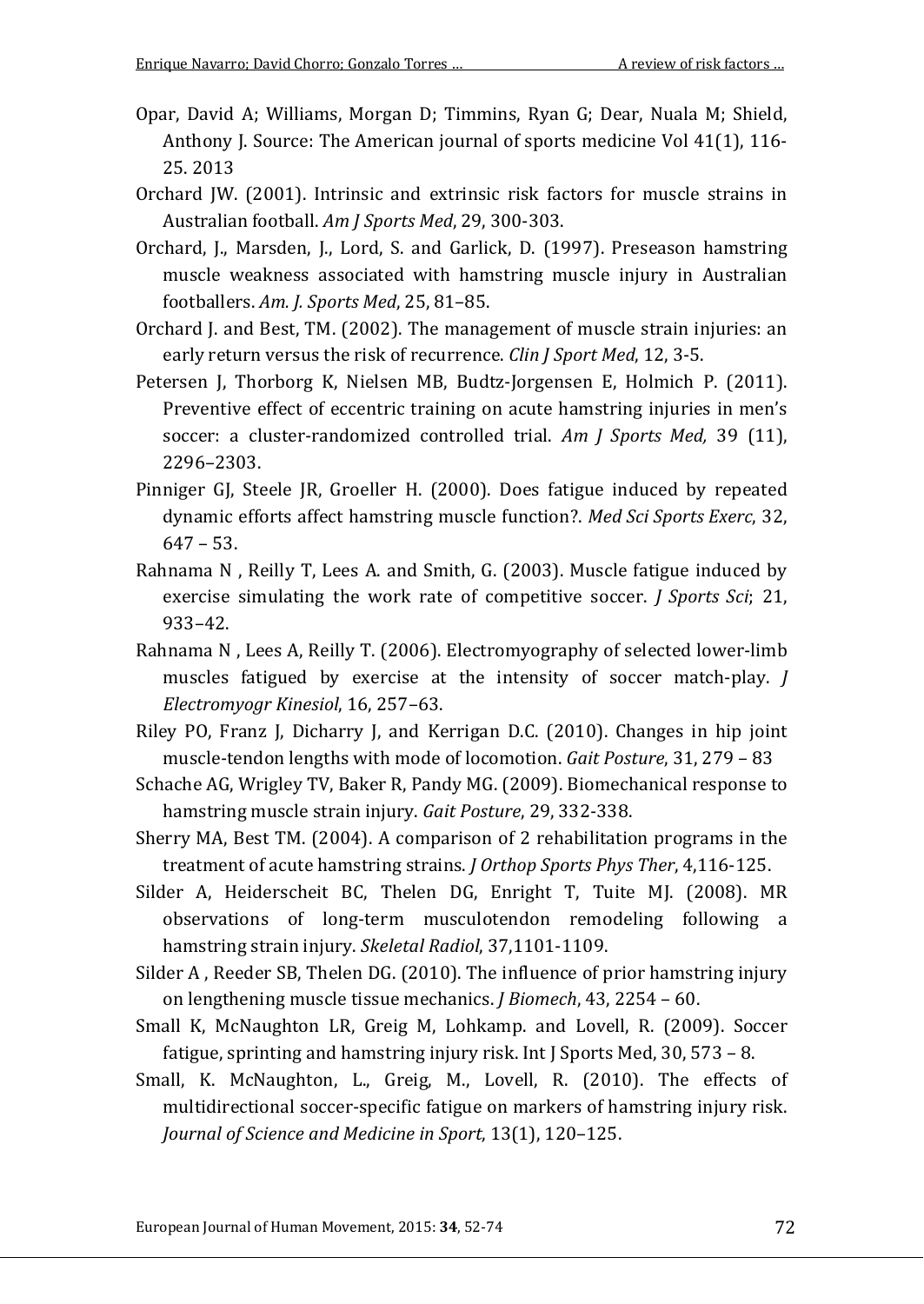- Sole G, Milosavljevic S, Nicholson HD, Sullivan SJ. (2011). Selective strength loss and decreased muscle activity in hamstring injury. *J Orthop Sports Phys Ther*, 41, 354-363.
- Sugiura Y, Saito T, Sakuraba K, Sakuma K, Suzuki E. (2008). Strength deficits identified with concentric action of the hip extensors and eccentric action of the hamstrings predispose to hamstring injury in elite sprinters. *J Orthop Sports Phys Ther*, 38(8), 457–64.
- Thorlund JB, Aagaard P, Madsen K. (2009). Rapid muscle force capacity changes after soccer match play. *Int J Sports Med*, 30, 273 – 8.
- Tourny-Chollet, C., & Leroy, D. (2002). Conventional vs. dynamic hamstringquadriceps strength ratios: A comparison between players and sedentary subjects. Isokinetics and Exercise Science, 10, 183–192.
- Torres, G., García, C., Rueda, J., Navandar, A., Navarro, E. (2014). *Activación muscular de cuádriceps e isquiotibiales en distintos ejercicios de fuerza*. En: F. del Villar, F. Claver y P. Fuentes (Eds), Libro de Actas del VIII Congreso Internacional de la Asociación Española de Ciencias del Deporte, Cáceres, AECD.
- Tourny-Chollet, C. and Leroy, D. (2002). Conventional vs. dynamic hamstringquadriceps strength ratios: A comparison between players and sedentary subjects. *Isokinetics and Exercise Science*, 10,183–192.
- Verrall GM, Slavotinek JP, Barnes PG. (2005). The effect of sports specific training on reducing the incidence of hamstring injuries in professional Australian Rules football players. *Br J Sports Med*; 39, 363 – 8.
- Wagner, T; Behnia, N; Ancheta, WKL; Shen, R; Farrokhi, S; Powers, CM. (2010). Strengthening and Neuromuscular Reeducation of the Gluteus Maximus in a Triathlete With Exercise-Associated Cramping of the Hamstrings. *journal of orthopaedic & sports physical therapy*, ISSN 0190-6011, 02/2010, Volumen 40, Número 2, pp. 112 - 119
- Waldén, M., Hägglund, M. and Ekstrand J. (2005) UEFA Champions League study: a prospective study of injuries in professional football during the 2001-2002 season. *British Journal of Sports Medicine* 39, 542-546.
- Warren P, Gabbe BJ, Schneider-Kolsky M, Bennell KL. (2010). Clinical predictors of time to return to competition and of recurrence following hamstring strain in elite Australian footballers. Br J Sports Med. Br J Sports Med;44,415–419.
- Whiting, W. and Zernicke, R. (1998) *Biomechanics of musculoskeletal injury*. Human Kinetics. Champaign, USA.
- Wilk KE, Reinold MM, Hooks TR. A comparison of tibiofemoral joint forces and electromyographic activity during open and closed kinetic chain exercises. Am J Sports Med. 1996;24:518-527.